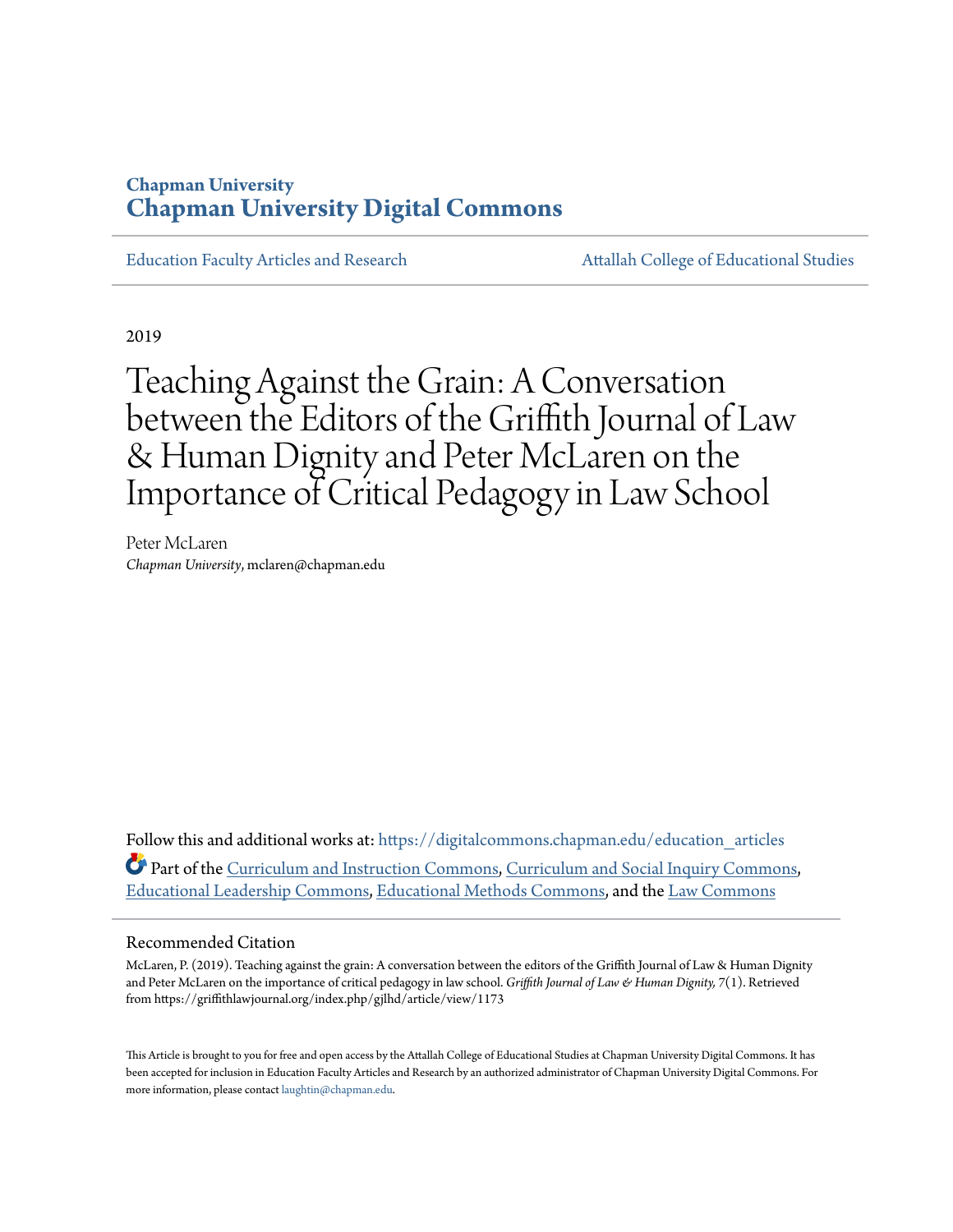# Teaching Against the Grain: A Conversation between the Editors of the Griffith Journal of Law & Human Dignity and Peter McLaren on the Importance of Critical Pedagogy in Law School

#### **Comments**

This article was originally published in *[Griffith Journal of Law & Human Dignity](https://griffithlawjournal.org/)*, volume 7, issue 1, in 2019.

**Creative Commons License**<br> **C 0** This work is licensed under a [Creative Commons Attribution 4.0 License.](https://creativecommons.org/licenses/by/4.0/)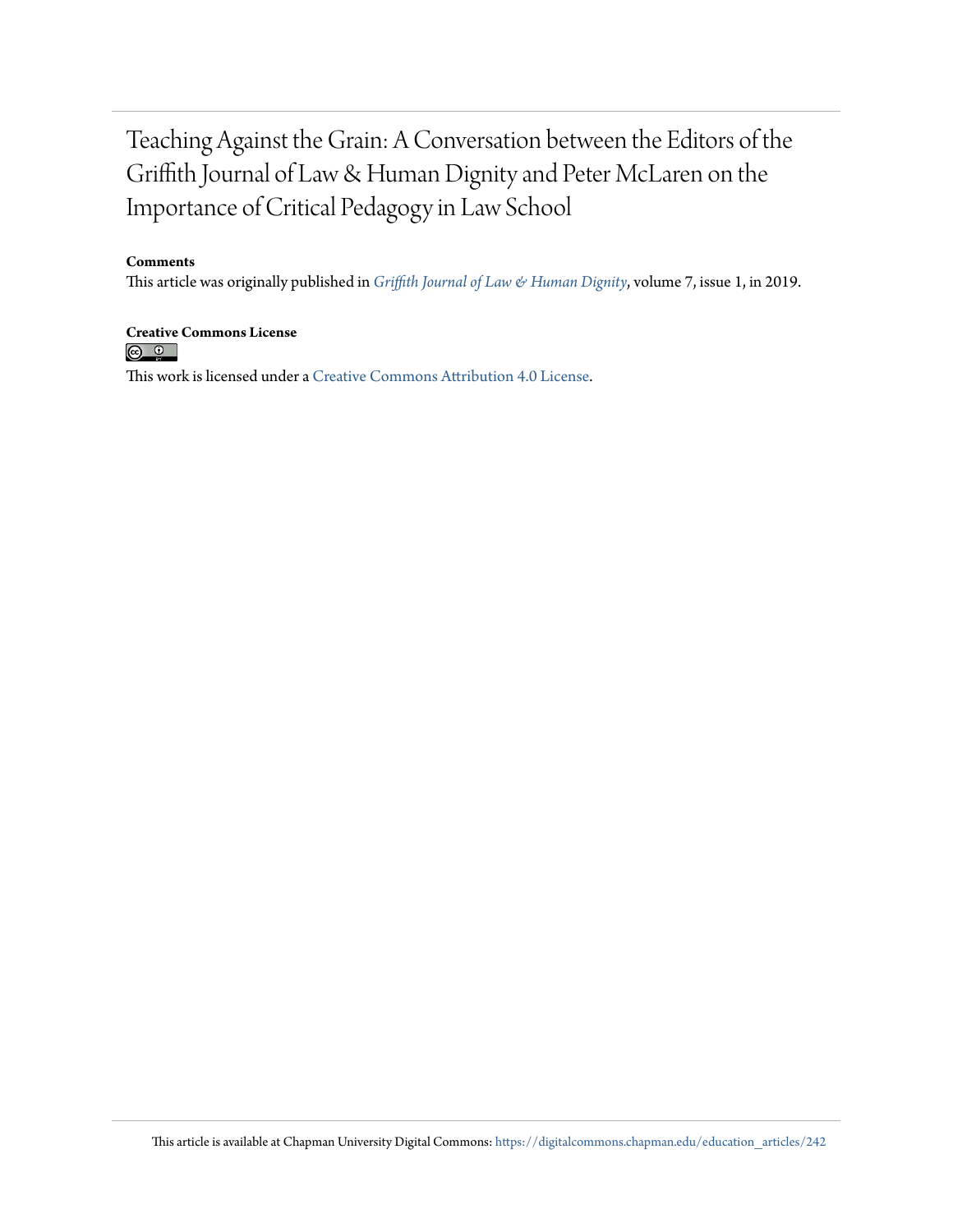# **TEACHING AGAINST THE GRAIN: A CONVERSATION BETWEEN EDITORS\*** OF THE GRIFFITH IOURNAL OF LAW & HUMAN DIGNITY AND **PETER MCLAREN ON THE IMPORTANCE OF CRITICAL PEDAGOGY IN** LAW SCHOOL

PETER MCLAREN<sup>+</sup>

This article is a dialogue between the Editors of the Griffith Journal of Law *& Human Dignity and leading scholar Peter McLaren, speaking to the importance* of critical pedagogy within education and law. This *conversation* was not subject to peer review.

#### **CONTENTS**

<sup>\*</sup> Contributing Editors: Dr Allan Ardill, Vanessa Antal, Elizabeth Danaher, Ana-Catarina De Sousa and Lisa Neubert.

 $^+$ Peter McLaren is a Distinguished Professor in Critical Studies, College of Educational Studies, Chapman University. He is Co-Director and International Ambassador for Global Ethics and Social Justice of the Paulo Freire Democratic Project, College of Educational Studies, Chapman University. He is also Chair Professor, Northeast Normal University in Changchun, China, where he is Honorary Co-Director of the Center for Critical Pedagogy Research. He is Honorary President of Instituto Peter McLaren de Pedagogia Critica, Mexico. Professor McLaren has published approximately 50 books. His writings have been translated into 30 languages. Professor is a Fellow of the American Educational Research Association. He has received numerous awards for his writings and activism.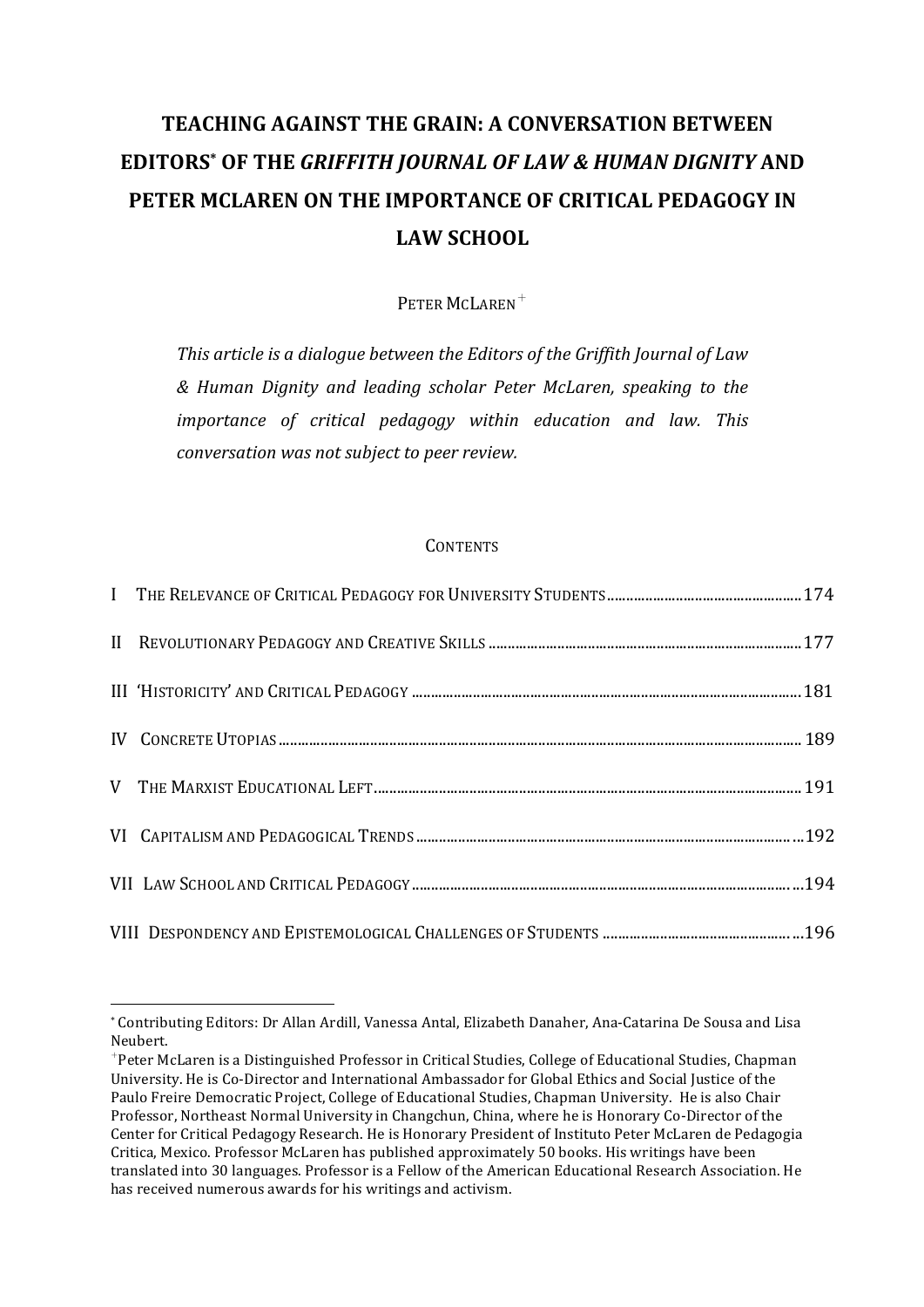#### I THE RELEVANCE OF CRITICAL PEDAGOGY FOR UNIVERSITY STUDENTS

**Lisa**: What is the relevance of critical pedagogy for university students?

**Peter:** Critical pedagogy offers students various languages of critique and possibility through which they can understand in a more nuanced and granular way the relationship between their individual subjectivity and the larger society. Put another way, these 'languages' or 'discourses' potentially serve as dialectical relays through which students can 'read the world' against the act of 'reading the word' — by that I mean reading one's lived experiences, as those experiences are reflected in or refracted through various critical theories, such as various feminist theories, theories that connect gender, race and political economy, theories that offer explanatory frameworks that can help students make sense of their own experiences. The idea is to create conditions of critical consciousness or critical self-reflexivity among students. The idea is to help students understand how various ideologies drive social life, to help students discern how systems of intelligibility or systems of mediation within the wider society (nature, the economic system, the state, the social system, cultural system, jurisprudence, schools, religion, etc.) are mutually constitutive with the self.

So, when we talk about liberation, we are referring to self-and-social transformation, that is, to a dialectical relationship. So, we need not refer to the self and social relations as though they were mutually exclusive categories, antiseptically distant from each other. They are not steel cast terms but rather bleed into each other. Again, it's a dialectical relationship. It is at this point that we arrive at the notion of praxis, the bringing together of theory and practice. Of course, we demonstrate that praxis begins with personal agency in and on the world. We begin, in other words, with practice and then enter into dialogue with others reflecting on our practice. This reflection on our practice, then informs subsequent practice  $-$  and we call this process or mode of experiential learning praxis, or self-reflective purposeful behaviour, that is exploring with others the relevance of philosophical ideas to the fault lines of everyday life and the necessity to transcend them.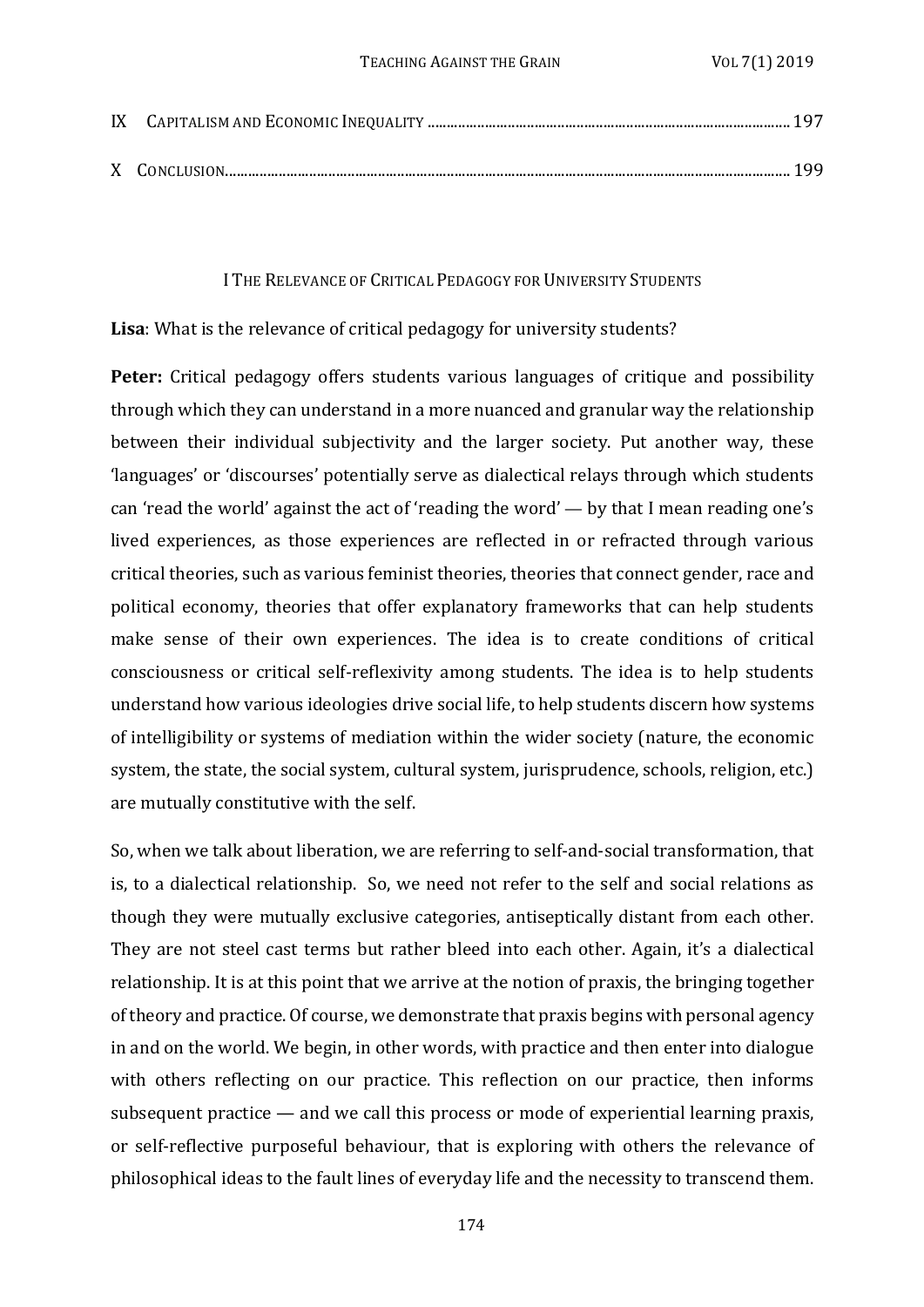Praxis is a way to realise freedom by transforming society's social structures, systems of intelligibility, of ideological mediation.

However, it's important to remember that being critically conscious is not a precondition for social justice action but critical consciousness is an outcome of acting justly. We act in and on the world and then reflect on our actions in an attempt to effect a deeper, more critical change in our society. We make society, as society makes us. What takes priority in all of this is ethics  $-$  the purpose of creating a more just society absent of needless suffering. Liberation theologians refer to this as a preferential option for the poor and oppressed. I take this a little further and call it a preferential obligation for the poor and those who are suffering. So, critical pedagogy is a means to challenge the ideological hegemony of neoliberal capitalism.

There is no secret cabal sitting in the damp cellars of the deep state compelling society to engage in self-censorship. It doesn't take the esoteric and arcane aspects of an Easter Mass in a Gothic cathedral to enable civilians towards self-censorship. There is no grand design in place across the United States (US) for a fascist state that would require penal battalions in which to place those who choose wilful ignorance over critical discernment. As Chomsky has explained it, we have the media at our disposal to manufacture our consent to the dictates of the surveillance state. Capitalism has made it easy to accommodate progressives. The appearance of their political positions can easily be mistaken for the essence of a viable socialist alternative to capitalism. But liberal progressivism is hardly socialism. In fact, most liberal democrats keep their distance from the idea of socialism. They make no bones about accepting capitalism as inevitable, as something carved in the runes of civilisation, while at the same time they desire to make capitalism more 'humane' by redistributing wealth from capital to labour. Capitalism has not suddenly unleashed blitzkrieg on an unsuspecting world but has succeeded through the logic of attrition, of the cold inevitability of 'there is no alternative', and fortunately those social justice warriors who have held strong against the blinding indifference to equality, civil rights and human dignity are with us still in the work being carried on by groups such as Black Lives Matter and Idle No More.

While the academic left has managed so far to create tactical defence zones, such as CRT, Lat Crit, queer theory, revolutionary critical pedagogy, ecosocialism, ecopedagogy, barely enough from keeping a disastrous situation turning catastrophic, the academic left is still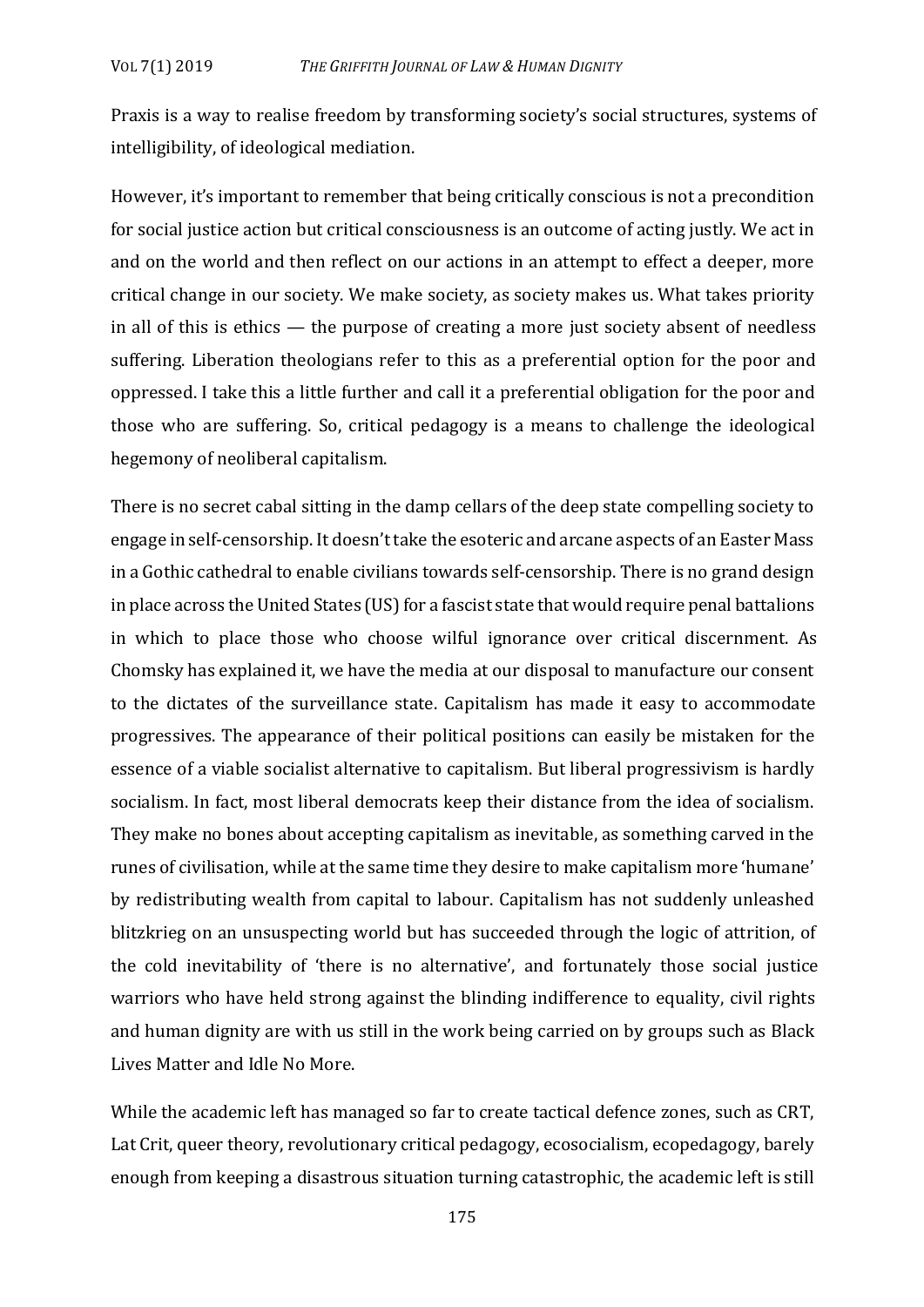flailing about in the shadows of the new beacons of the hard right. Unlike during the fall of the Soviet Union (a totalitarian regime cloaked in Marxist terminology and driven by an unyielding loyalty to the Party apparatus and its state capitalist mode of production), when educational adherents of militant Stalinist Marxism were left clinging to grim shards of ideological rubble, Western Marxists had had time to reappreciate Marx's writings outside the anaemic and disingenuous ideological parameters that served as an opportunistic means of thought control practiced and enforced by both Western democracies or communist parties, as those who became students of what Marx actually wrote  $-$  post-Marx Marxists  $-$  learned to engage in the humanism in Marx's work without discarding it as simply the refuse of the thinking of the 'Young Marx' as opposed to the more scientific 'Mature Marx'. And yet the left's attempt to navigate its current syncretic orbit has wandered off course. It hasn't yet discovered the means of challenging today's highly divisive public sphere, which is currently infected with a renascent ultranationalism and phony isolationism, a justification of irredentist claims to lost territory (metaphorically the loss of the Anglo-American Christian ethno-state through an historical demographic winter with its falling birthrate for whites) and a dangerous doctrine of natural domination cultivated in the geopolitical imaginary that justifies the existence of an ethno-religious statehood, echoing the catechism of National Socialism's resettlement doctrine.

Just think of Steve Bannon who appears to be in psychic communion with the Thule Society, and the multipolar, anti-globalist worldview promoted by Russia as an antidote to US imperial domination. Trump supporters in my mind share Trump's white supremacy, and it's clear that they have vet to be disintoxicated from the hatred of the first black president of the United States. The fear of a future white minority race is driving much of today's politics. Many are fearful of 'birth dearth' and today's nativist 'dearthers', alarmed by the declining Caucasian population in the United States, are blaming gays and lesbians, environmentalists, population control advocates, supporters of birth control, common law couples who refuse to be legally married and even married heterosexual couples who fail to have sufficiently larger numbers of white children for what they see as the demise of the white race  $-$  including what they perceive as their racially defined experiences of dispossession as white people who have been passed over by the politically correct multiculturalists in Washington  $\rightharpoonup$  all of which they understand to be contributing to the impending death of Western Civilisation.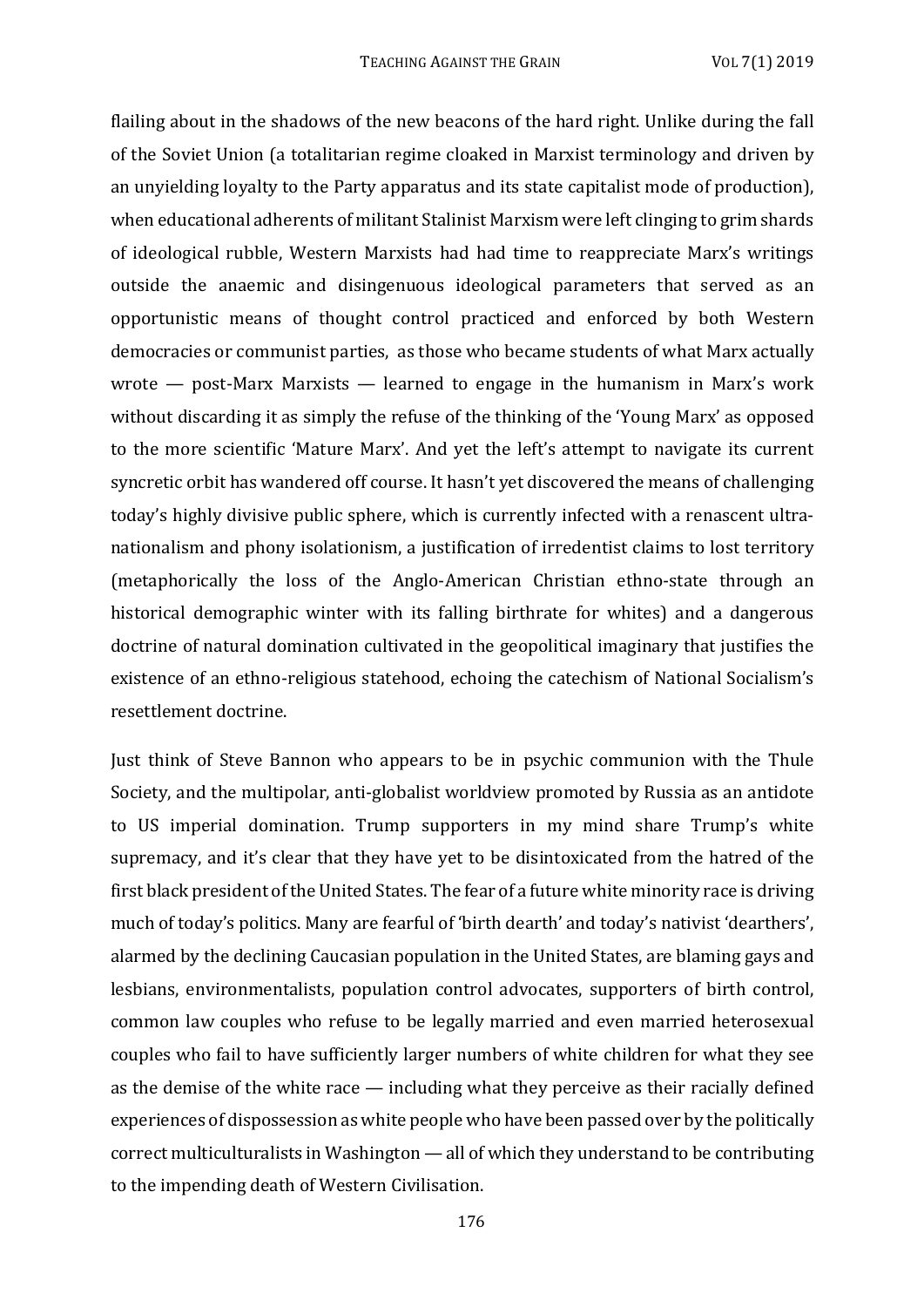We who advocate a critical pedagogy, have inherited the acrimony and derision they continue to direct at us. Clearly, critical pedagogy is grievously incompatible with the shared prejudices of Trump supporters such as support for authoritarian populism and for nativism, for the excessive enforcement of the rule of law, the demonisation of and a deep horrific anger towards women, people of colour, immigrants and Muslims, the LGBTQ community, support for evangelical Christian beliefs, and a fanatical defence of the white race so lurid it could have had been hatched in the inner sanctum of Himmler's castle at Wewelsburg. The left in the US has yet to cohere around a viable alternative to capitalism under today's threat of overproduction. This threat has been dramatically underlined by the election of Donald Trump, thanks to the Kremlin playbook and its mobilisation of fascist *engagees* as well as the dangerous metapolitics of red-brown alliances (militant left and far-right).

Critical pedagogy is not opposed to traditional conservatism per se, but stands opposed to the ideas that soil the brainpans of the alt-right, that despicable praetorian guard of the militant right who are loathe to give any credence to ideas spawned by moderate political voices of various stripe (such as traditional conservative ideas or liberal values) believing that they breed ignoble instincts and are inhospitable to the racial hygiene of those who would defend a white ethno-state. This group refuses to be dis-intoxicated from the hatred of the first black president of the United States, and operates under threats of immiseration and the fear of a white minority race. The latter is a phenomenon that many right-wing movements refer to as 'demographic winter', a white supremacist interpretation of 'birth dearth'.

### II REVOLUTIONARY PEDAGOGY AND CREATIVE SKILLS

Lisa: Does revolutionary pedagogy involve creativity skills as well as critical and analytical disciplinary skills?

**Peter:** As someone who holds strong political beliefs but who holds them strategically enough to survive in the academy, I would want to emphasise that critical pedagogy is not a methodology, per se, sequestered in schools of education. It's not simply or mainly a set of pedagogical procedures or analytical steps as one might typically envision. In this sense it's different from the field known as Critical Thinking. It is more

177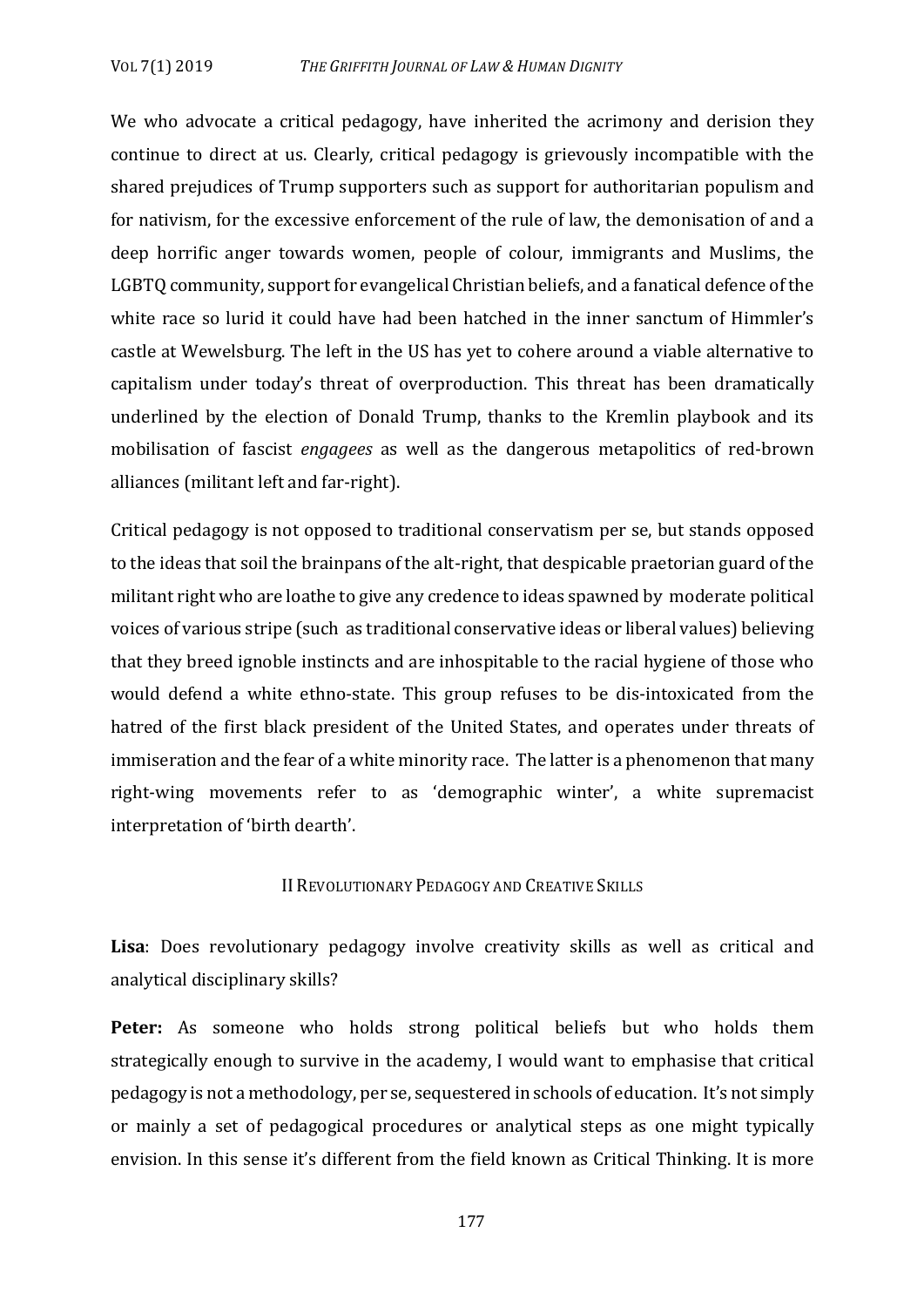about problem-posing than solution-giving. Of course, it does seek to resolve contradictions through dialectical reasoning, through the negation of the negation  $$ through challenging the disciplinary modalities of domination within capitalist societies. but that's a whole discussion in itself.

 It includes but goes beyond helping students graduate. Successful graduation rates among students will not necessarily alter the material positions of those suffering within neoliberal capitalist societies. To date, public and private education has not helped to build a social order where equality, democracy, inclusivity and criticality prevail. Mass schooling has socially reproduced class and racial hierarchies which give greater purchase to the cultural capital of white students and the rich and middle class who are reconfiguring the society using their power, privilege and wealth to amass more power and privilege and to create the conditions of possibility for acquiring greater fortunes for themselves. This is clearly repugnant in the face of massive income and social inequality in the United States and especially egregious in light of the increasing segregation of residential neighbourhoods and schools.

So, if we exercise creativity in our classes it would mean, for instance, resisting the ruthless foisting of market fundamentalism, market discipline on all aspects of life in the US, including the workplace, places of worship, the school-to-prison pipeline, healthcare, schooling, the environment. Almost every aspect of public life is becoming privatised, leading the formation of consumer citizenship and ethical race to the bottom line. Critical pedagogy is about the creation of critical citizenship, of breaking of the bunker mentality that you 'cannot negotiate with authority' and as a result you remain ensepulchered in the crucible of consumer citizenship, in the thrall of the trend towards the businessification of education, from K-12 right through to university education, including the baleful expansion of for-profit charter schools. So, creativity in the sense of practicing critical pedagogy requires that we ask the question, 'creativity for whom?', 'who benefits?' and creativity 'for what purpose?'.

We ask these questions in a dialogical space — this could be a K-12 classroom, a law school seminar room, or a church basement, or a community centre. The purpose of the dialogue is to make the strange familiar and the familiar strange  $-$  it is a form of deacculturation, of de-acclamation, of de-socialisation, of questioning what we take for granted. But this is an existential, phenomenological process that doesn't follow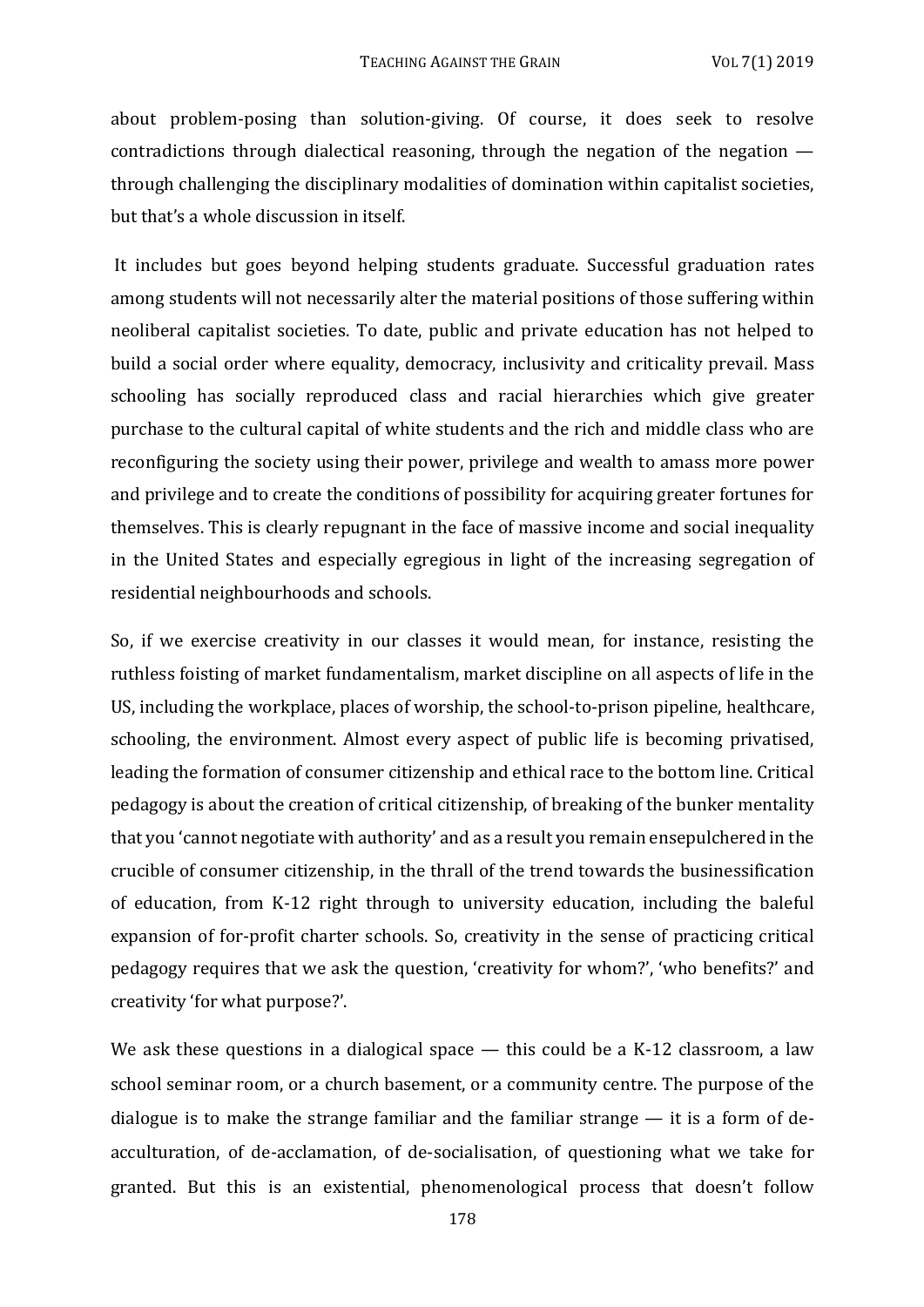prescribed steps. The intent is to build a psychosocial moratorium where the educator and the students abandon the hierarchy and the educator is willing to be educated by the students, and when this works it creates a liminal space, a 'subjunctive moment' of 'what if. What if the world was like THIS and not like THAT? What if it were a place of joy, love, hope and solidarity, and not a place of precarity, fear, hatred and division? What has society made of me? What do I like about that, and what do I want to change? How do we go about re-socialising ourselves so we can build a world where, for instance, capital does not flow from the labouring classes to the rich? How can we remake ourselves; how can we create spaces where we negotiate what we find meaningful in life? All aspects of life have a pedagogical dimension. All communication is pedagogical. When we see the American flag in a classroom, that is a pedagogy, part of the official catechism of patriotism. So, we negotiate and co-construct the curriculum with the students.

I work as a Chair Professor in China for part of the summer and when I ask students to form groups, and I start asking them questions about their lives and history and what they want to get out of the class, they initially think I am crazy. You are the teacher, we are graduate students who have made it into doctoral programs by absorbing the knowledge of our professors, so why are you wasting time asking us about what we think, how we feel? But by the end of the course, many of the students begin to understand that critical pedagogy is not listening to the expert sitting at the podium but standing with the professor with one foot in the classroom and one foot outside the classroom  $-$  in the space of the double negative. The world is not necessarily this and not that but both this and that. What do I mean when I make such a claim? Well, when I stand under the arch of the classroom doorway with half my body in the classroom and half my body outside the classroom, I am not in the classroom but I am not not in the classroom. Likewise, I am not in the hallway, but I am also not not in the hallway. I am both in the hallway and outside of it. This illustrates the idea of 'both-and' dialectical thinking rather than 'either-or' classical logic. This is the space of liminality, or betwixt and between, of 'what if?' This is why portals in sacred buildings have been so revered in religious communities over the centuries. Students understand that the way we normally name the world is hidebound and more malleable than it need be.

Capitalism, while taken for granted, is one of many possibilities for organising the world. Socialism is another possibility. How so? Well, the dialogue is initiated through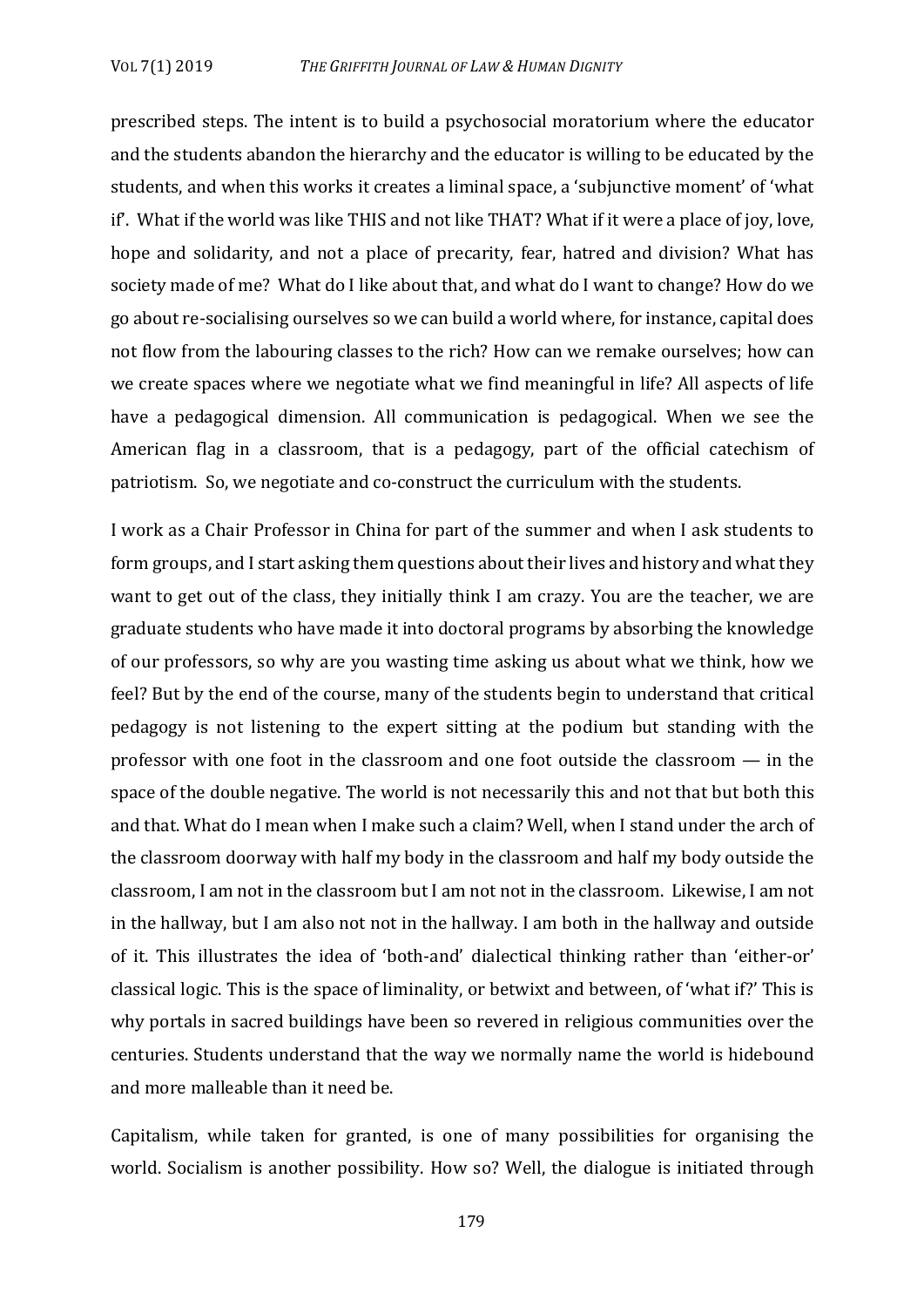teachers serving as cultural workers. This space of co-constructing the curriculum with the students adopts some strategies such as the idea of detournement, created by the legendary Letterist International, and later adapted by the Situationist International. It's a way of turning the dominant society against itself, not unlike some forms of contemporary 'culture jamming'. In China I use the video, 'This is America', by Childish Gambino, to counter the perceptions of the US presented politely by my Chinese students. (When I teach in Latin America this is not necessary and I am sure the reason for this needs no explanation). The video incorporates Brecht's famous Verfremdungseffekt or 'alienation effect' and works well in certain pedagogical spaces for provoking social-critical reflection on the part of the students.

In Latin America I use a video created by a student at Instituto McLaren de Pedagogia Critica that uses a soundtrack consisting of popular narco-corridos that glorify the drug lords of Mexico. Disturbed by this cultural phenomenon taking place throughout Mexico, my student was able to acquire hundreds of photos of beheaded, shot, machete hacked and acid drenched bodies of victims of the cartels. These images then accompany the popular narco-corridos. I am not permitted to show this video to students at Chapman University, nor would I want to. It is also inappropriate for the Chinese context. The student (who taught public school in Mexicali) who made this video as part of a class assignment in one of my courses in Ensenada is now a doctoral student at Cambridge University. 

The problem-posing dialogue generated with the students in the co-construction of the curriculum constitutes a pedagogy of disposition, that enables students to use their lived experiences and their more formal understanding of society to read the world and the word, that is to have a dialectical understanding of their self-and-social formation, their subjectivity, and this disposes them towards a path of liberation, a form of social action for change, a way of constructing themselves and society in a different way, one that respects diversity, equality, the practice of peacemaking, and protecting the biosphere. This is the opposite of what Paulo Freire criticised as the traditional 'banking model' of education where knowledge is deposited into the brainpans of students as a means of socialising them to learn the 'right' way, that is, to learn in a technocratic, quantifiable way that socialises them to accept mainstream values, mores, rules of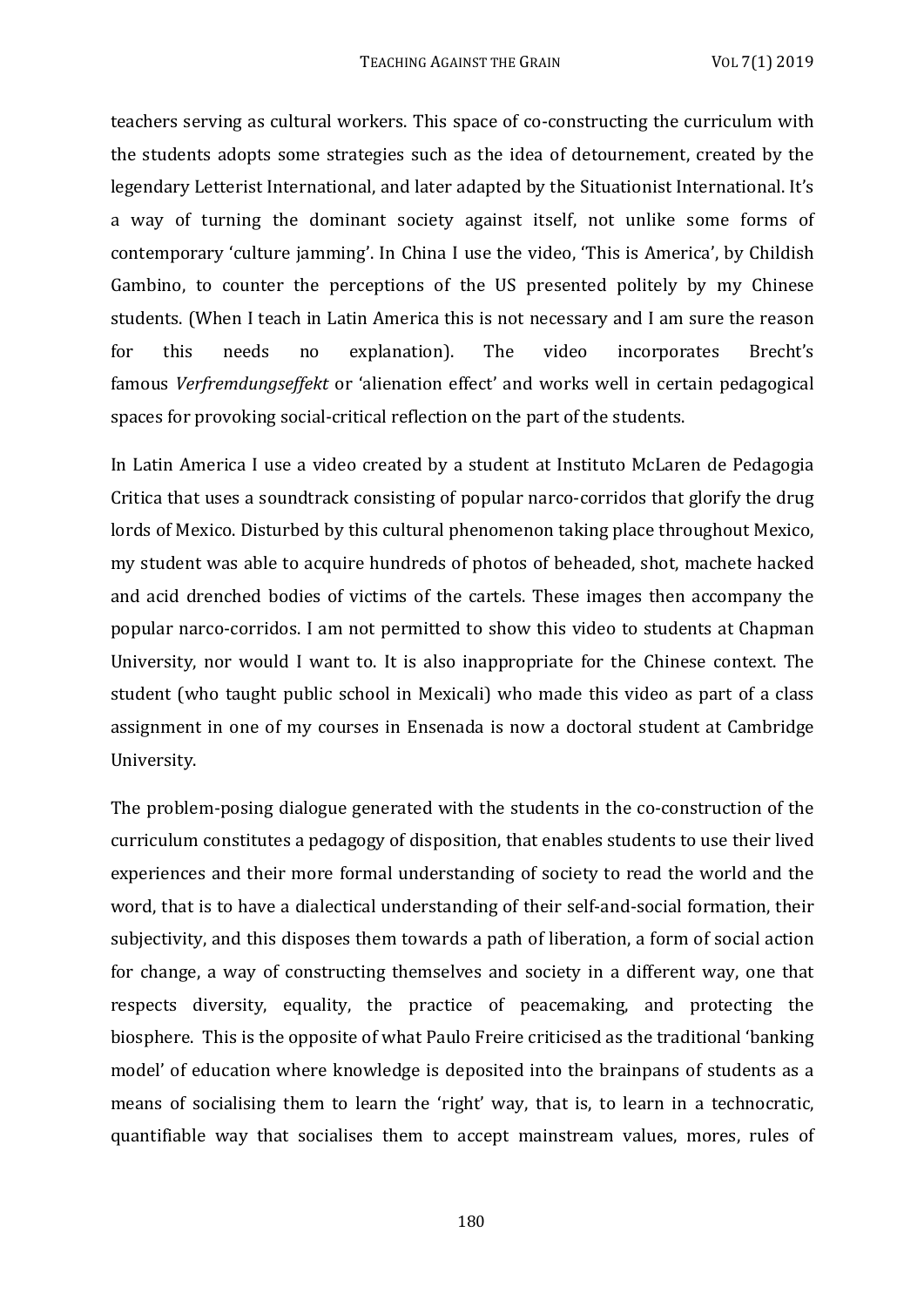behaviour, and the myth of meritocracy (i.e. success comes to those who work hard, study, learn how to interact appropriately with others, and fulfil their duties as citizens).

This is the true meaning of empowerment, a term that has unfortunately been hijacked by corporate culture the way Reagan hijacked the term 'revolution'. Ours is an intervention on behalf on human rights, equality, and social justice in its many incarnations. I must also emphasise that we prioritise anti-fascism and pro-socialism. Well, let me pause to make a qualification. I have developed (with inspiration from the late Professor Paula Allman) a form of critical pedagogy called 'revolutionary critical pedagogy' which is critical of forms of critical pedagogy that has been reduced to domesticated 'feel good' conversations with students. Revolutionary critical pedagogy is underwritten by a Marxist analysis of race and class, and arcs towards a viable socialist alterative to neoliberal immiseration capitalism. In an economy in crisis in which demand for labour declines in relation to developments in technology, real wages are stabilised by capitalist production and wage growth declines relative to the economy's total value creation, leading to a worsening workplace environment. In such an historical juncture, critical pedagogy encourages students to become critical and creative public intellectuals and activist citizens.

### III 'HISTORICITY' AND CRITICAL PEDAGOGY

**Allan**: Paulo Freire spoke of 'historicity' and why it is important for educators and students to be mindful of both hope and the need for 'the insertion of self in the creation of history and culture'. How important is hope and situated knowledge to critical pedagogy and why should students be interested?

**Peter:** Historicity is an important term in critical pedagogy. Especially at this historical juncture, as we are facing a species of capitalism that has continuously played a role in genocide, ecocide, and epistemicide, the latter referring to the abolition of ecologies of knowing of Indigenous peoples. The rise of the neo-Nazi alt-right in the US suggests that the Aryan visionary Guido von List still haunts the militant Anglo-American right, as does the zoology of Jorg Lanz, ex-Cistercian monk and Biblical scholar, who, inspired by Madame Blavatsky's mystical history of racial evolution, developed an occult religion of race that transmogrified into the Nazi Party. In the infamous Unite the Right torchlit rally in Charlottesville, North Carolina, the Artaman League's cry of 'blood and soil' echoed the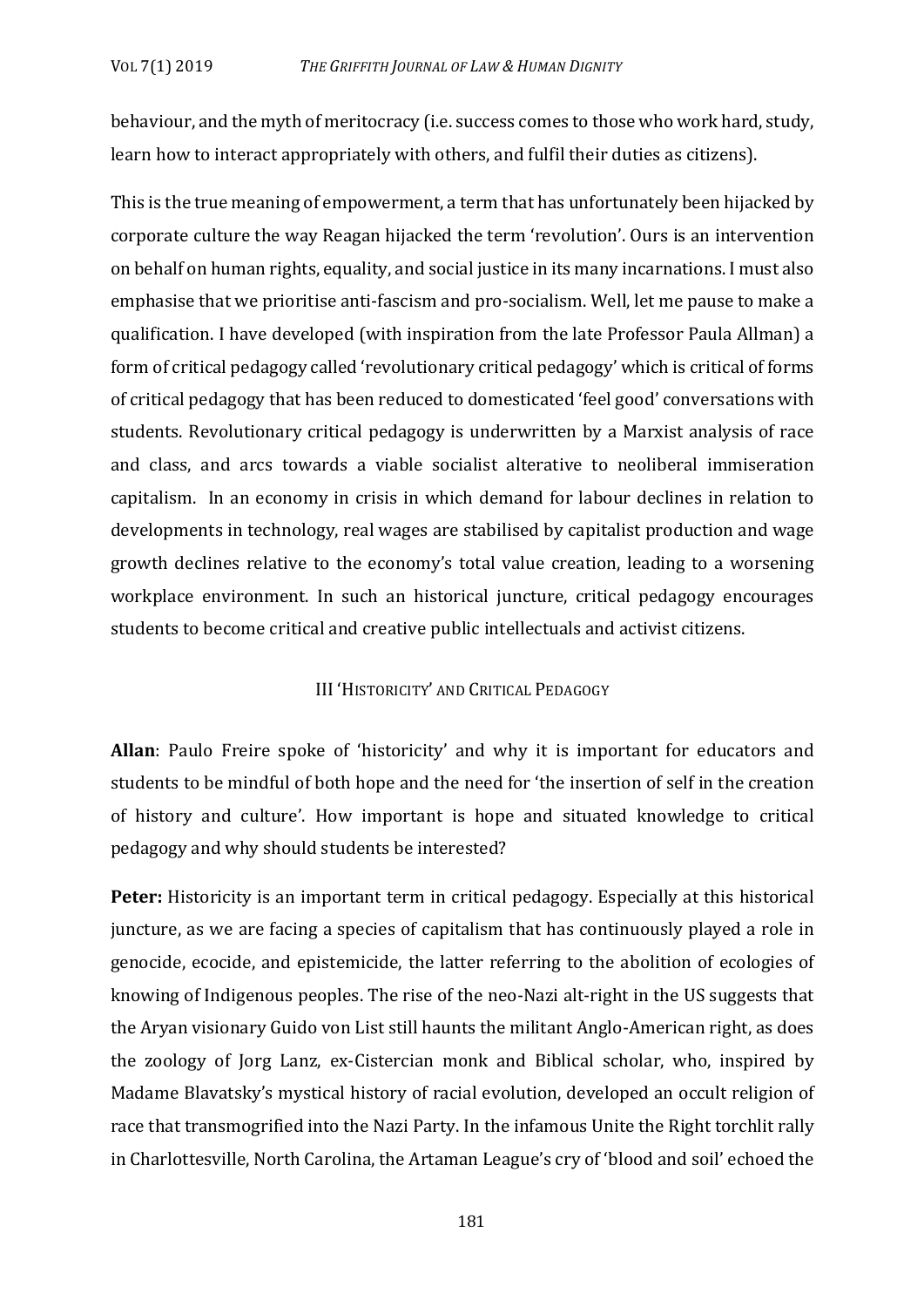Nazi ideals of a pan European brotherhood of the racially pure, led by the Armanenschaft, whose duty was the extermination of adulterated and debased races and the purification of the Aryan race, the new Templar Knights, the new superman who leads a religion of white supremacist ethno-nationalism. Here the idea of an Aryan historicity was the long cherished dream hatched by the SS Race and resettlement bureau.

It is quite clear that we are facing not simply the prospect of a global police state, but the reality that a global police state has already come into being, even if we find it at times to be somewhat out of focus. I cannot remember in my lifetime when the organised workingclass was as weak as it is today, far weaker than many other radical models proposed. It is not that fascism has been significantly absent over the past decades in the United States since World War II, but the pace at which twenty-first-century fascism has come upon us is due to the fact that twenty-first-century capitalism has become a self-fuelling engine whose capacity to travel the globe has intensified dramatically over the last few decades. Hence, for those of us who have chosen a life of self-reference in the midst of historical uncertainty, the birth of new systems of panoptical surveillance weaponised to crush the human will to resist, and a studied inattention to the perils of the marketing strategies designed to depoliticise us, we must continue to reflect upon the need to foreground the forces and relations of production as the medium of our most vital concerns if we are to break free from our shackles of alienation lest we unsuspectingly betray our ontological vocation of becoming more fully human. Our aptitude for and inspiration for becoming social justice educators must not be crushed, even during this world-altering time of ignorance. I can barely detect in today's factories of fear-mongering the faintest adumbration of optimism that is requisite for us to continue to live as moral beings, according to values that elevate and ennoble us rather than ethically impair us.

Trumpism is part of the normal progression of global capitalism, not some feckless aberration. And the same can be said, in my view, about the rise of fascism worldwide. So, the question of hope, of maintaining an 'optimism of the will' in Gramsci's sense is needed now more than at any time. And of course, we cannot divorce the idea of hope from the idea of utopia as Ernst Bloch, Paulo Freire and others have taught us. But we need a concrete utopia, not some abstract utopia disconnected from the daily struggles of the popular majorities. We can't move to the abstract universal except through the concrete, as Marx revealed to us. So, the utopia we forge must be built from the real

182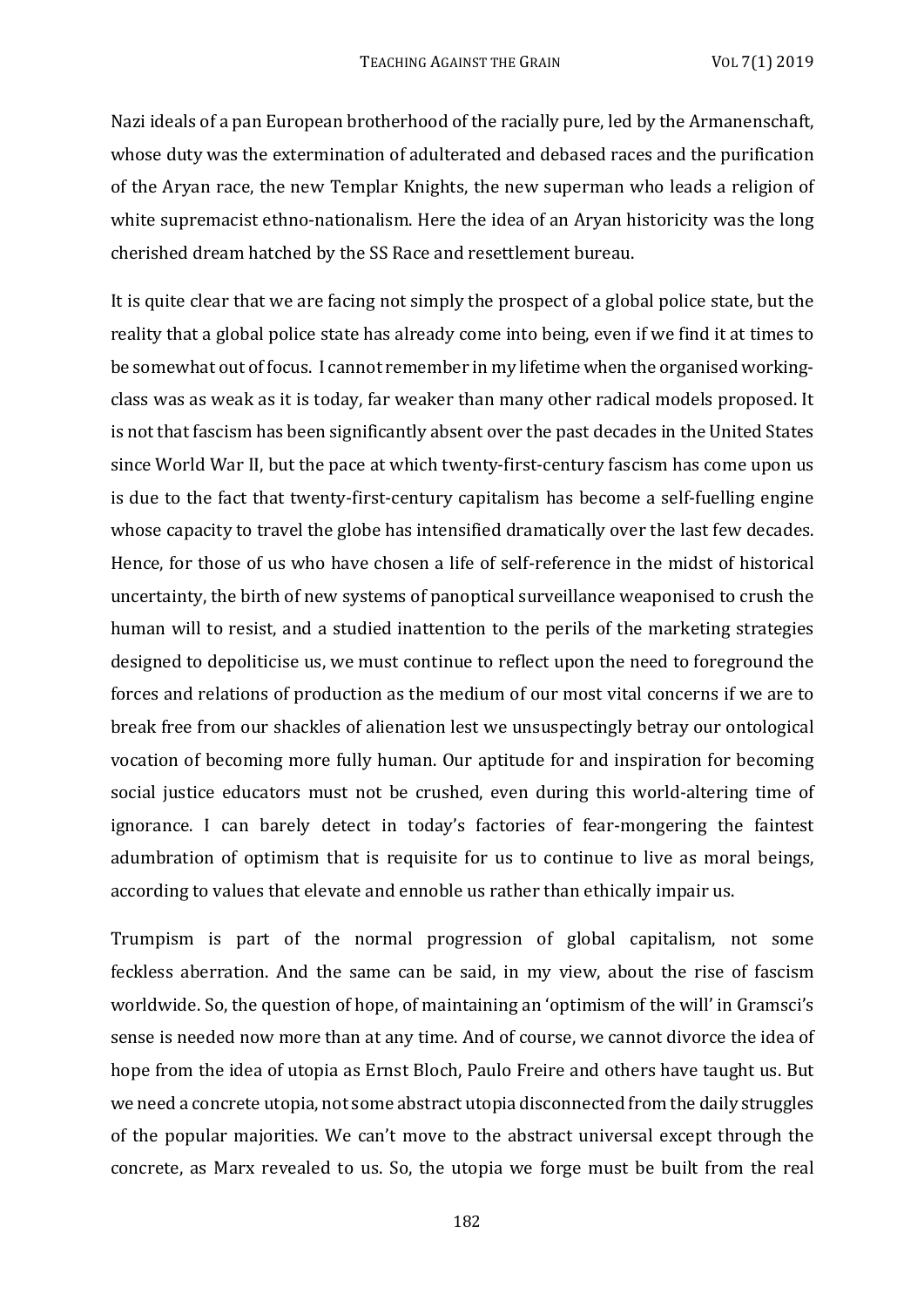struggles faced by the vast numbers of people who are struggling to survive, to put food on the table, to provide shelter and healthcare for their families. For me, the struggle for socialism is an important means for fostering hope.

It thus behoves me to make the claim no less fervently that society is in desperate need of a new paradigm of the public intellectual who refuses to accept the limited situations imposed by the transnational capitalist state, who refuses to deflect attention away from the totalising effects of alienation and immiseration that globalised capitalism has wreaked upon every aspect of contemporary existence dependent upon value augmentation to survive  $-$  which covers a heck of a lot of territory.

We are facing the frenetic rise of the white Christian evangelical right who see in the rise of Trump a divine mandate: that born-again Christians must defend Western civilisation from the so-called cultural Marxists, the multiculturalists, the feminists, the environmentalists, the politically correct social justice warriors  $-$  and not least from the Freireans, the advocates of critical pedagogy.

Contrary to the argument made by spokespersons on the alt-right, the political corruption of US democratic culture and society did not begin with the discovery of Paulo Freire by radical educators, or by the Frankfurt School, whose members of whom imported pathfinding systems of a dialectical rethinking of Marx, Freud, and other continental philosophers applied to the production of mass ideological control that alerted readers to the potential danger of fascism merging with the market prosperity of Western capitalist countries. Rather the undermining of democracy in modern US, history began with the 'rat lines' created by the OSS (later to become the CIA), Britain's M-16 and the Vatican. For example, Bishop Alois Hudal, a Nazi sympathiser and rector of the Pontificio Istituto Teutonico Santa Maria dell'Anima in Rome coordinated with German 'stay behind' operatives from the SS and the fascist Black Legions in order to help Nazis and fascists to escape from countries liberated by the Allies to Latin America, the US and Canada. Slowly, pro-fascist sentiments were normalised and weaponised in all US-allied countries, as part of a plan to resist a possible invasion of Western Europe by the Soviet Union or to destabilise the possible ascendancy of communist parties in the West. Clearly the OSS/CIA worked closely with German Nazis and Nazis from Nordic countries to create plans for secret operations against communist and trade union organisations in the West.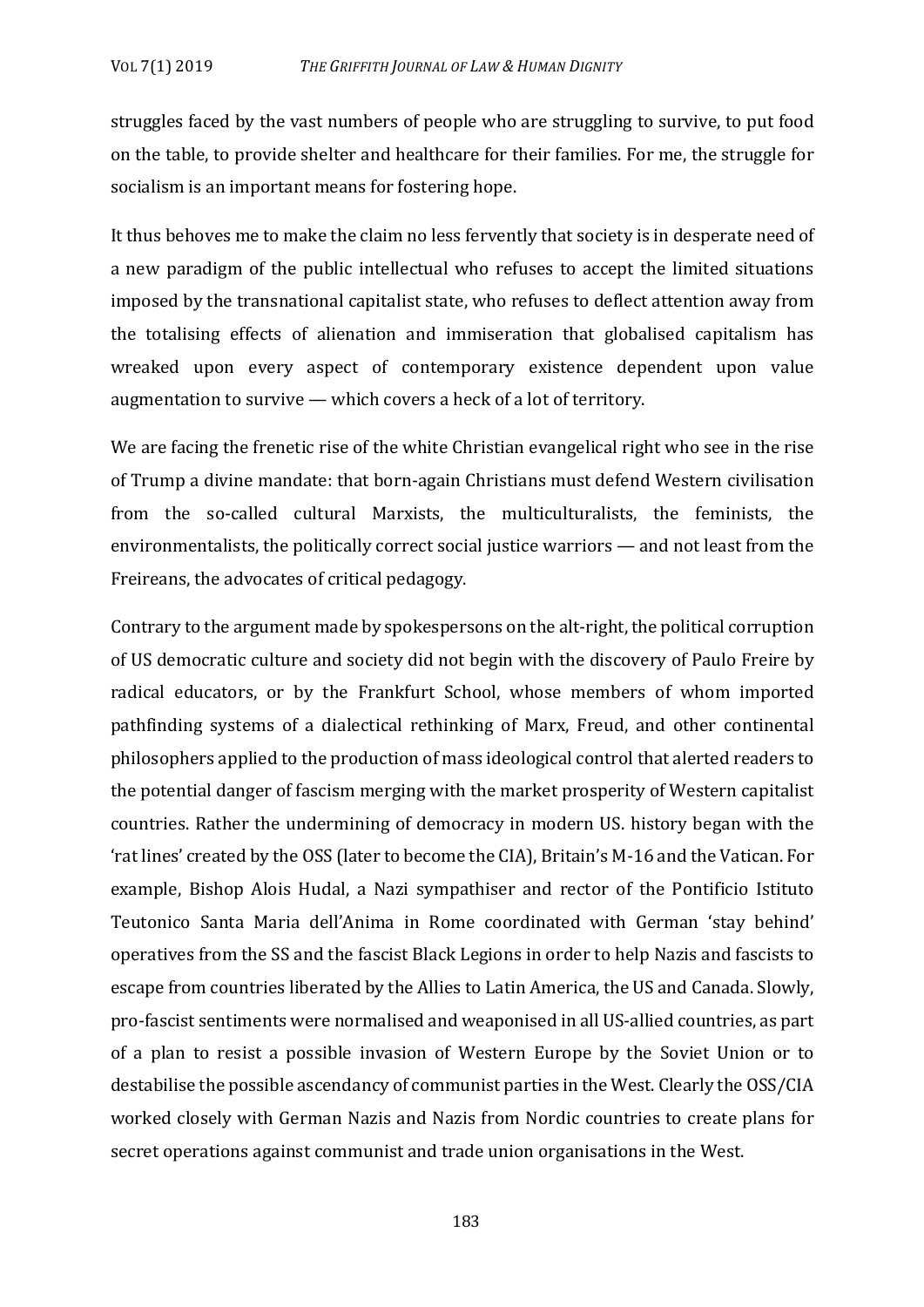The alt-right has attacked the importation of US universities' various offerings of critical theory developed by Jewish intellectuals who comprised the Frankfurt School, arguing that these 'cultural Marxists' are to blame for today's crimes of political correctness, multiculturalism, feminism and queer theory, among other progressive developments. This is a favourite alt-right propaganda line. In reality, critical theory remains foundational to critical pedagogy precisely because it was able to reveal the marriage of the US culture industry with fascism.

To the drumbeat of conventional media propaganda which is designed to gaslight the public, to regiment the minds of the citizenry, to gin up preconscious feelings of American exceptionalism, and to buff up the fading historical glint of the Monroe Doctrine, we are marching lock-step through the graveyard of buried memories of past US administrations, knee-deep in a surplus of discontent with facts, etherised in a swamp of disinterred memories of American Empire. Despite the masterful stagecraft of masking its ideological hegemony, the operational signature of US empire is hard to ignore  $-$  for instance, UStrained death squads in Chile and El Salvador, the US support for fascist dictatorships in Brazil, Argentina, Guatemala, the funding and training of the Contras of Nicaragua, the shocking silence surrounding current economic sanctions against Venezuela  $-$  why are we so quick to forget that sanctions are tantamount to an act of war?  $-$  have been responsible for, on balance, millions of deaths of the most vulnerable of the population. US imperialist invasions of Vietnam and Iraq and the undaunted machinations of the CIA have devastated entire countries using chemical warfare, and over the decades have helped to assassinate political leaders  $-$  Patrice Lumumba of Congo and Salvador Allende come to mind. The Bush Ir. administration captured and tortured terrorist suspects, whereas Obama made acts of US violence 'cleaner' by sending drones armed with missiles. But we don't deal with these historical events in our schools.

According to the Nuremburg Tribunal, one of the foundations of international law  $$ aggression is the supreme national crime  $-$  yet the notion of American exceptionalism helps to codify practices that enable the government to, for instance, imprison and torture American citizens or put citizens on 'no-fly' lists without any explanation. You could look at the stipulations in the International Criminal Code, or the National Defence Authorization Act, which is neither vague nor fleeting and ask yourself if, under the auspices of *American Service-Members Protection Act* of 2002, whether any American

184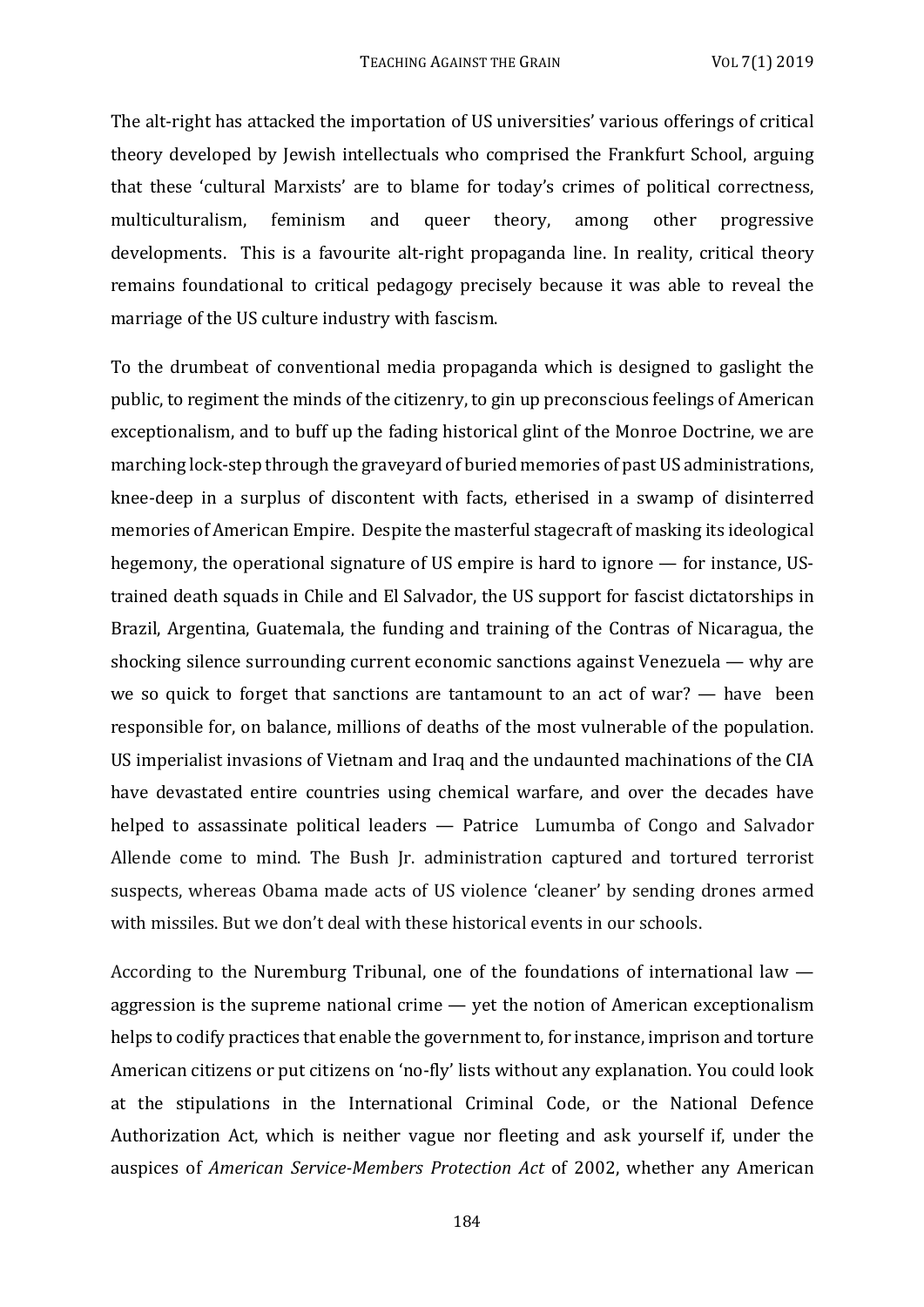citizen will ever end up in the dock at The Hague. Laws codify practices which become, over time, ensepulchered in the body politic and the citizenry becomes insured to those practices. Look at the disinformation campaign now on Venezuela — Google and Facebook are complicit in a coordinated purge, in working with government agencies and thinktanks like the Atlantic Council that is dedicated to international security and global economic prosperity, in censoring and removing webpages that are sympathetic to the Maduro government. Will the country come to resemble Kansas in the1850s  $-$  armed cadaverous pro-slavery gangs brandishing pistols and Bowie knives versus anti-slavery free-soilers? Will we treat immigrants like the Mormons treated emigrants from the North-Western Arkansas region at Mountain Meadows, Utah? Are we raising new generations of William Quantrills? Now to your point about situated knowledge I agree.

I am in agreement with Paula Allman who maintained that there are different levels of truth: meta-transhistorical truths, which appear to hold across the history of humanity but which must always be held to criticism; transhistorical truths, which are susceptible to future revision; truths that are specific to a particular social formation; and in conjunction, specific truths, which are transient but attain validity in the contextual specificity of the developmental processes of which they are a part.<sup>1</sup> While I agree that epistemological viewpoints about the world are value-laden and theory-laden, unlike postmodernists, I do not believe that we can alter the world simply by changing our beliefs about it. Nor would I want to bleed epistemological objectivity into ontological objectivity and claim that because there is no epistemologically objective view of the world there cannot exist an objective world ontologically. When we embrace different worldviews or cosmos-visions, this is not tantamount to inhabiting objectively different worlds. The specific social formation that has attracted the interest of whom we shall call 'the revolutionary intellectual' is capitalism, and the essential gesture of the revolutionary intellectual is to contribute to the formation of a counter-public sphere by making the case for a socialist alternative to capitalism. Students should be interested in knowing that while they cannot have access to the full truth of human history, the world is nevertheless knowable, but our knowledge of the world will always be partial and relational  $-$  not relative. We are immersed in fields of knowing, and our engagement is historically

<sup>&</sup>lt;sup>1</sup> Paula Allman, *Revolutionary Social Transformation: Democratic Hopes, Political Possibilities and Critical Education* (Bergin and Garvey, 1999) 236.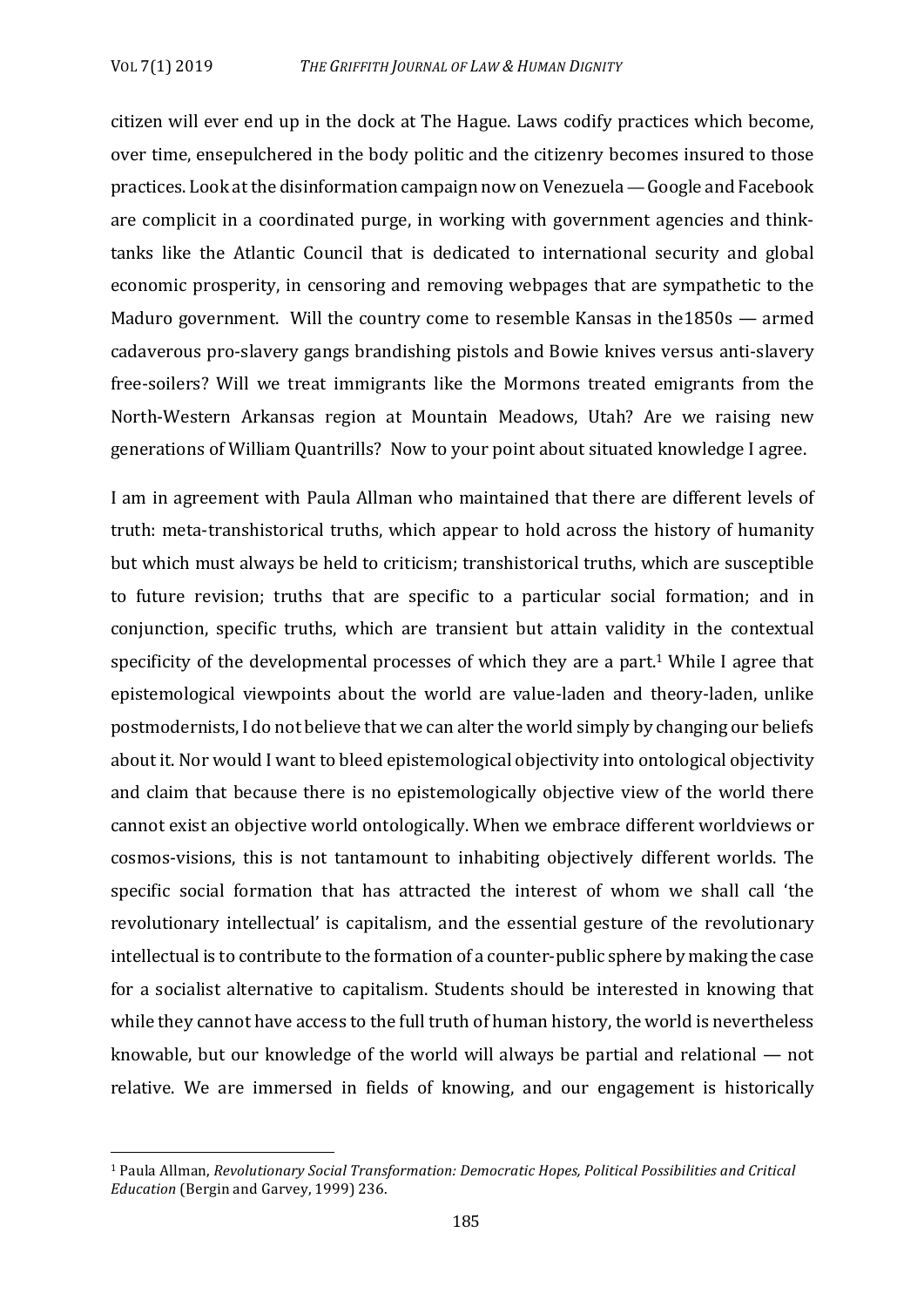situated. The situated nature of knowledge has led me to develop a position that I call critical patriotism. 

As someone who began teaching elementary school from 1974-1979, and then in various universities for over thirty years after that, I have tried to impress upon my students over these years that history is always upon us as a dark shadow we must carry with us even into the light of the present and the dreams of the future. We must never forget the horrors of the Holocaust or ignore the rising tide of anti-Semitism today. We must stand in solidarity with our lewish brothers and sisters when they come under attack by anti-Semites. Nor should we ignore the sufferings and injustices inflicted upon our own First Nations peoples, upon our African American brothers and sisters, our Latinx and Asian communities and our Muslim brothers and sisters. We stand against all government policies that target innocent and vulnerable groups both in our own country and worldwide, and that permit them to serve as 'collateral damage' in our military operations. 

To acknowledge the crimes of those who create and carry out human rights abuses in the US, and in the name of our government, is not tantamount to being anti-American. Crimes against humanity go much further back than the invasions of Vietnam and Iraq and US war crimes committed in those countries, and our logistical support for and training of Latin American military whose death squads slaughtered tens of thousands of men, women and children during the 1970s and 1980s. They are occurring right up to the present. 

Once, at a banquet hosted by the Argentine Consulate General in Los Angeles, I was seated next to economist Arnold Harberger, who helped move Chile from a model of socialist transformation under president Allende to a market-driven neoliberal economy under the ruthless dictator, Augusto Pinochet. I was speaking to him approvingly of Lula, then president of Brazil, when Harberger made some comment about the child-like mentality of Brazilians. Slamming my drink on the table in response had all the guests looking my way, so I was forced to hold back my words out of some consideration for decorum, but my point was nevertheless made. Interesting how experiments in socialism are never tolerated by the US. A thriving socialist regime would be considered a national security threat to the US. Look what happened in Nicaragua, during the Sandinista Revolution.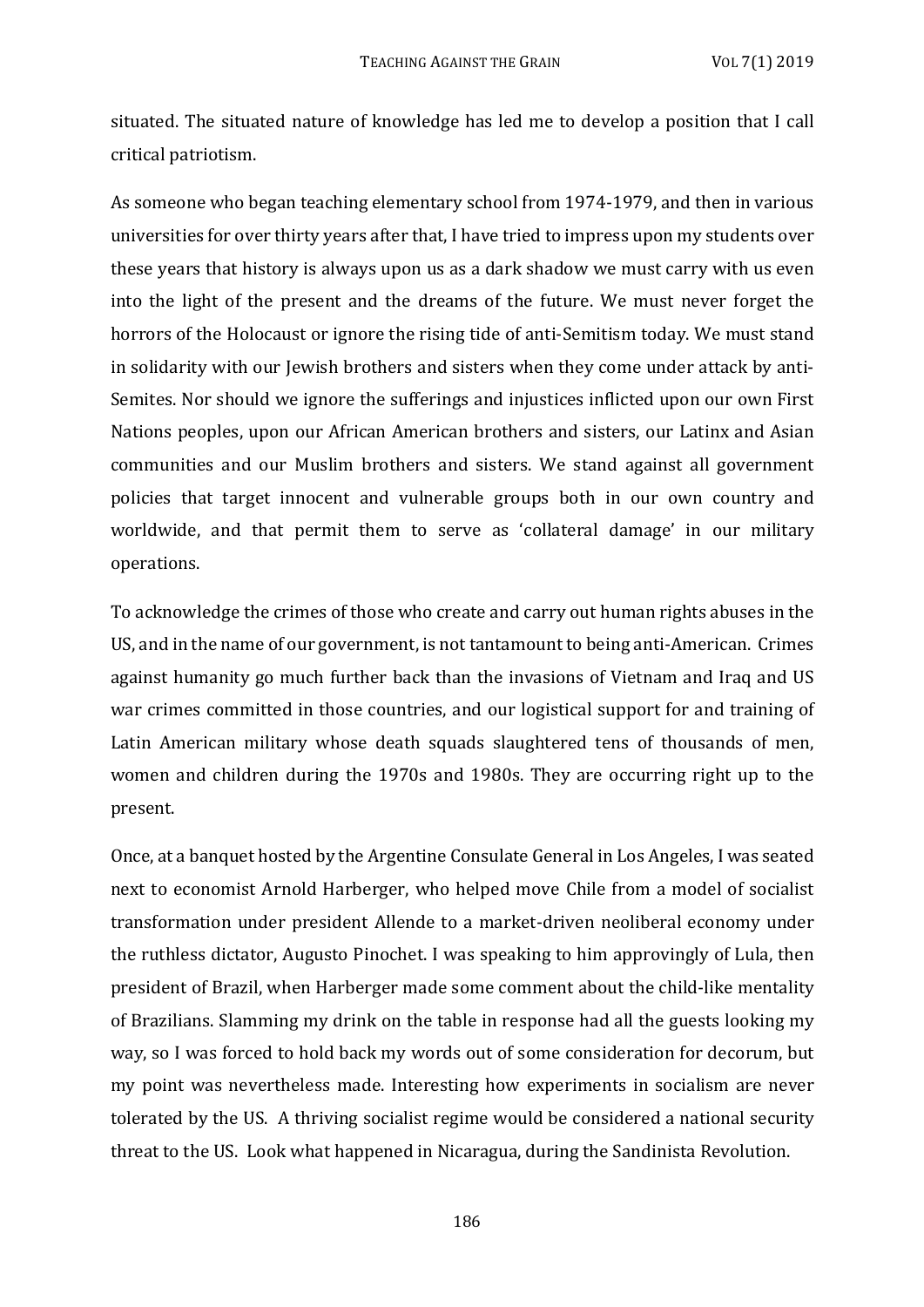The Reagan administration authorised the CIA to finance, arm and train anti-Sandinista fighters, mainly remnants of the National Guard under the murderous dictator Anastasio 'Tachhito' Somoza Debayle. And under US Lieutenant Colonel Oliver North, the US began covertly selling arms to Iran and channeling the proceeds to the Contras, who were encouraged to attack civilian targets such as schools and hospitals, which they did with savage ferocity, murdering, torturing and raping teachers and students, including children. Not surprisingly, president Reagan lauded the rebels as 'moral equals of our Founding Fathers'. Fawn Hall, North's secretary, confessed to shredding much of the incriminating documents but was granted immunity from prosecution for her testimony during the infamous Iran-Contra proceedings. Interestingly, a friend of Fawn's, a doctoral student studying in Kansas, once introduced me to Fawn, during which time Fawn proclaimed me to be her 'favourite communist', a remark I assumed was made with considerable irony, as she proceeded to photograph me in the living room of my home (at the time I was living off the Sunset Strip in Los Angeles and Fawn, married to Danny Sugerman, manager of The Doors, was living in the nearby Hollywood Hills). Fawn asked if I would give her one of my books to read with her husband.

It was, I think, *Critical Pedagogy and Predatory Culture* - I remember it contained an unflattering description of her former boss.<sup>2</sup> Needless to say, Fawn did not seem pleased that I was working on behalf of Hugo Chavez and the Bolivarian Revolution. Some have argued that leftists overlook the crimes committed by communist regimes, or leftist guerrilla groups. That no doubt has been the case. I would argue that crimes against humanity have been committed by those on the right and on the left. But that doesn't mean we ignore context. Violence of the state often provokes revolutionary violence from below, which provokes reactionary violence from above, which ends in a ceaseless cycle spiral of violence. (Wasn't this one of the teachings of Martin Luther King?) And sometimes revolutions turn into their opposite (as Marxist dialectical reasoning could anticipate via the notion of the negation of the negation). Marx would be correct to argue that the replacement of capitalism with the state ownership of the means of production is only the first negation, which needs to be followed by the negation of the negation, that is, the negation of the very idea that the means of production must be owned rather than equally shared. The failure to engage in the second negation was one of the reasons that I

<sup>&</sup>lt;sup>2</sup> Peter McLaren, *Critical Pedagogy and Predatory Culture* (Chapman University, 1995).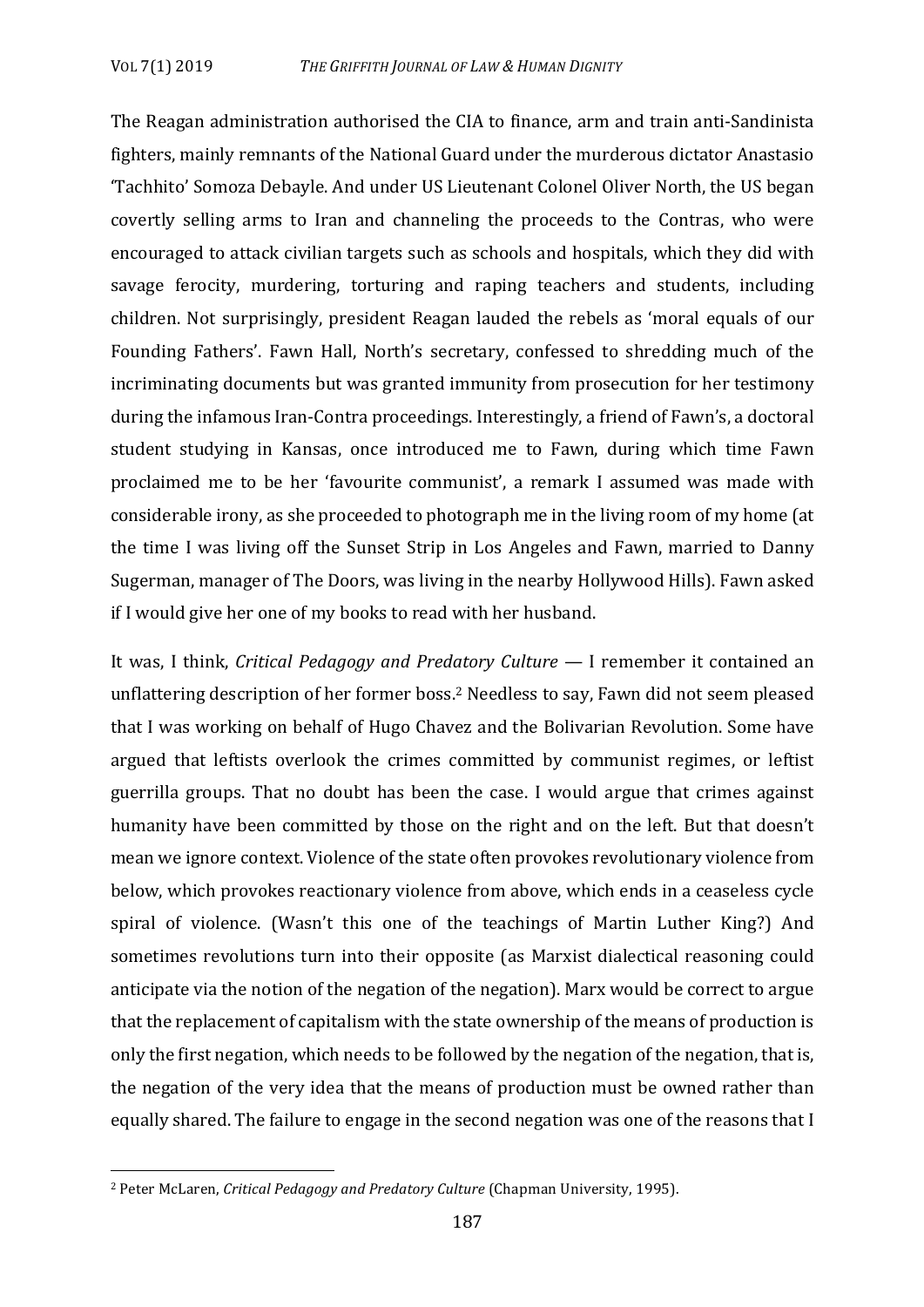considered the former Soviet Union to be state capitalist  $-$  not communist in Marx's sense of the term.<sup>3</sup>

Over a decade ago while I was visiting comrades in Venezuela, having been invited to a live broadcast of Aló Presidente hosted by President Hugo Chavez, I was seated behind Ernesto Cardenal, a Catholic priest and brilliant poet, who served as Nicaragua's minister of culture from 1979 to 1987. Pope John Paul famously scolded him at the Managua airport for involving himself in politics and forbade him from administering the sacraments (he was rehabilitated by Pope Francis in 2019). Cardenal left the Sandinista Party in 1994, and rightly so in my opinion, as a way of protesting the authoritarian leadership of Daniel Ortega. Cardenal no longer believed the Sandinistas to be a revolutionary leadership. Cardenal joined the Sandinista Renovation Movement, proclaiming, 'Yo creo que sería preferible un auténtico capitalismo, como sería Montealegre, que una falsa revolución' (rough translation, 'I think it would be more desirable to have an authentic capitalism, as Montealegre's would be, than a false Revolution'). At the time, Eduardo Montalegre was the presidential candidate for the Nicaraguan Liberal Alliance. So yes, of course, a liberal capitalist democracy would be preferable than, say, a communist regime that betrayed its principles and turned into a totalitarian police state. But here you are not describing the communism of which Marx so famously wrote.

The issue for me as a dual citizen (Canadian and US), is that we need to look in our own backyards, and address current conditions with the best analytical means we have available and forge networks of solidarity across borders  $-$  whether they be neighbourhood, regional, provincial, or nation state. Look at the behaviour of border agents towards political refugees, look at the squalid cages we have built to house the children of these refugees, forcing them to quench their thirst by drinking toilet water. Look at horrifying injustices inflicted upon African Americans by the police  $-$  it's become part of the everyday toxicity of American culture, part of a necrotic pageantry we call living the American Dream. To speak out against this culture is to exercise what I have always referred to as critical patriotism. To speak out against inequality is a form of critical patriotism. Revolutionary critical educators do this by analysing why capitalism

<sup>&</sup>lt;sup>3</sup> See the work of Raya Dunayevskaya on the topic of state capitalism, a theory to which I adhere.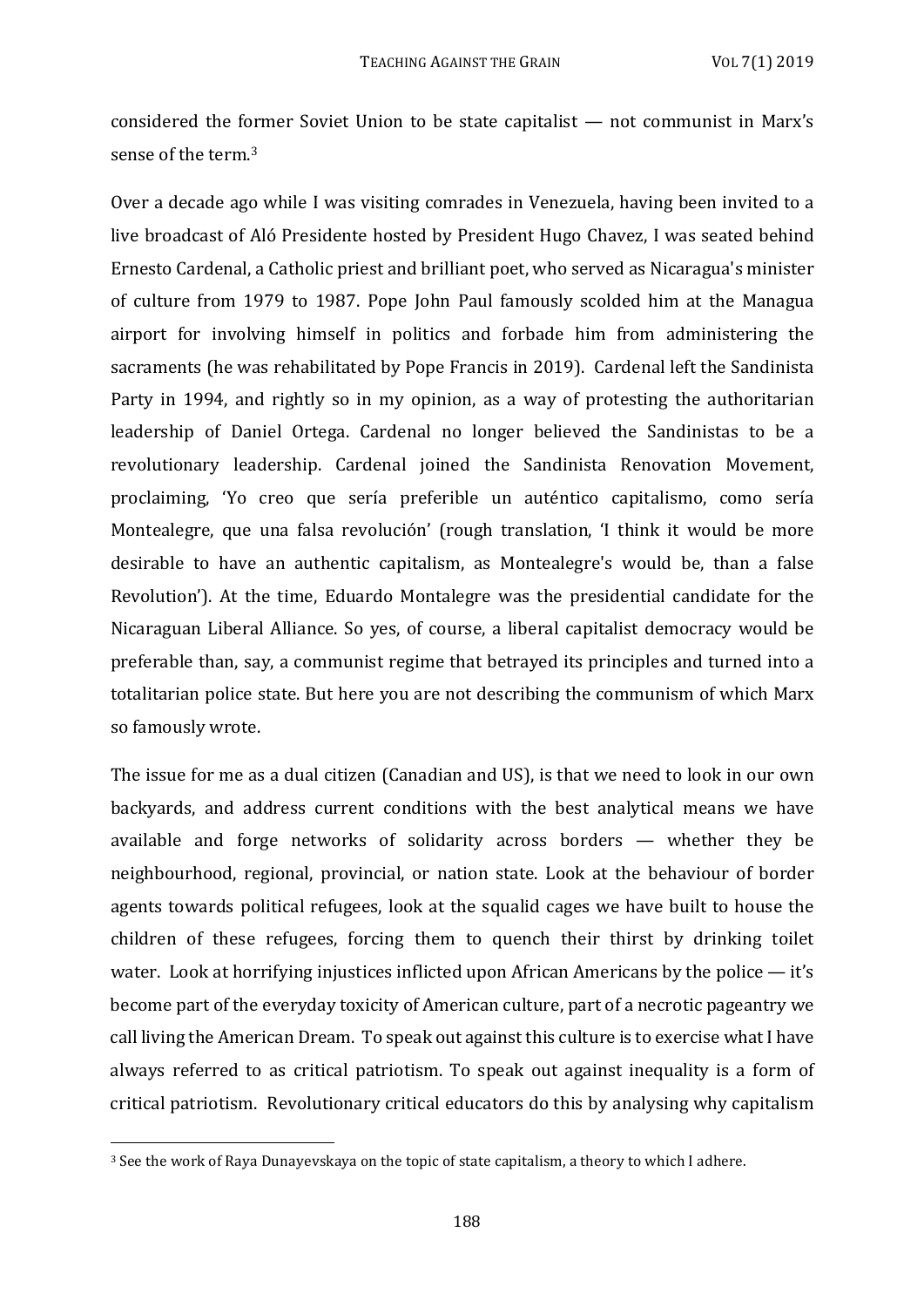hasn't produced equality, despite a myriad of attempts over the centuries. Marx is the preeminent theorist that can guide us in understanding the current crisis of transnational capitalism. Capitalism can't be fixed — it's time to organise another system. Let's struggle together to find another system that puts the workers in control of the means of production, and with a say in what to do with the profits. Equality doesn't mean everyone will be equally poor. Critics of Marx frequently use that line as a means of obscuring the dynamics of Marxist analysis.

The elements of despotism we see converging all around us is not the result of our being manipulated by a nefarious cabal seeded eons ago by extra-terrestrials that has been pulling humankind's strings from some Atlantean cradleland populated by lizard beings — pace all the occultists who wish to inhale the vitalistic ether of our warrior ancestors with the nasal acuity of Tony Montana snorting a mountain of cocaine spread out on his desk. Rather, it can be best understood by examining the forces and relations of production and how we organise society to fight scarcity, to challenge racism, sexism, homophobia and white supremacy, and to promote a society that continually thirsts for justice rather than succumbs to the temptation of unshackling the forces of proto-fascist authoritarianism. 

### IV CONCRETE UTOPIAS

**Elizabeth**: Ideas formed through critical pedagogy, such as revolution, are criticised as being utopian and idealistic which can have the effect of inducing cynicism and causing students to disengage. What guidance can you offer law students who must grapple with this kind of counter-critique throughout their studies?

**Peter:** There is nothing more important today than utopian thinking. We need it now more than ever. But we need to take advice from Ernst Bloch's *The Principle of Hope*, perhaps the greatest book on hope ever written. I am for concrete utopias against abstract utopias. Concrete utopias constitute our latency of being human and enable us to interrogate capitalist regimes of domination and produce alterative grassroots strategies and tactics. Think of concrete utopian thought as a prefigurative critique of political economy as a challenge to the augmentation of value in capitalist society. We try right now in the raw concreteness of our social life, to create social relationships and ways of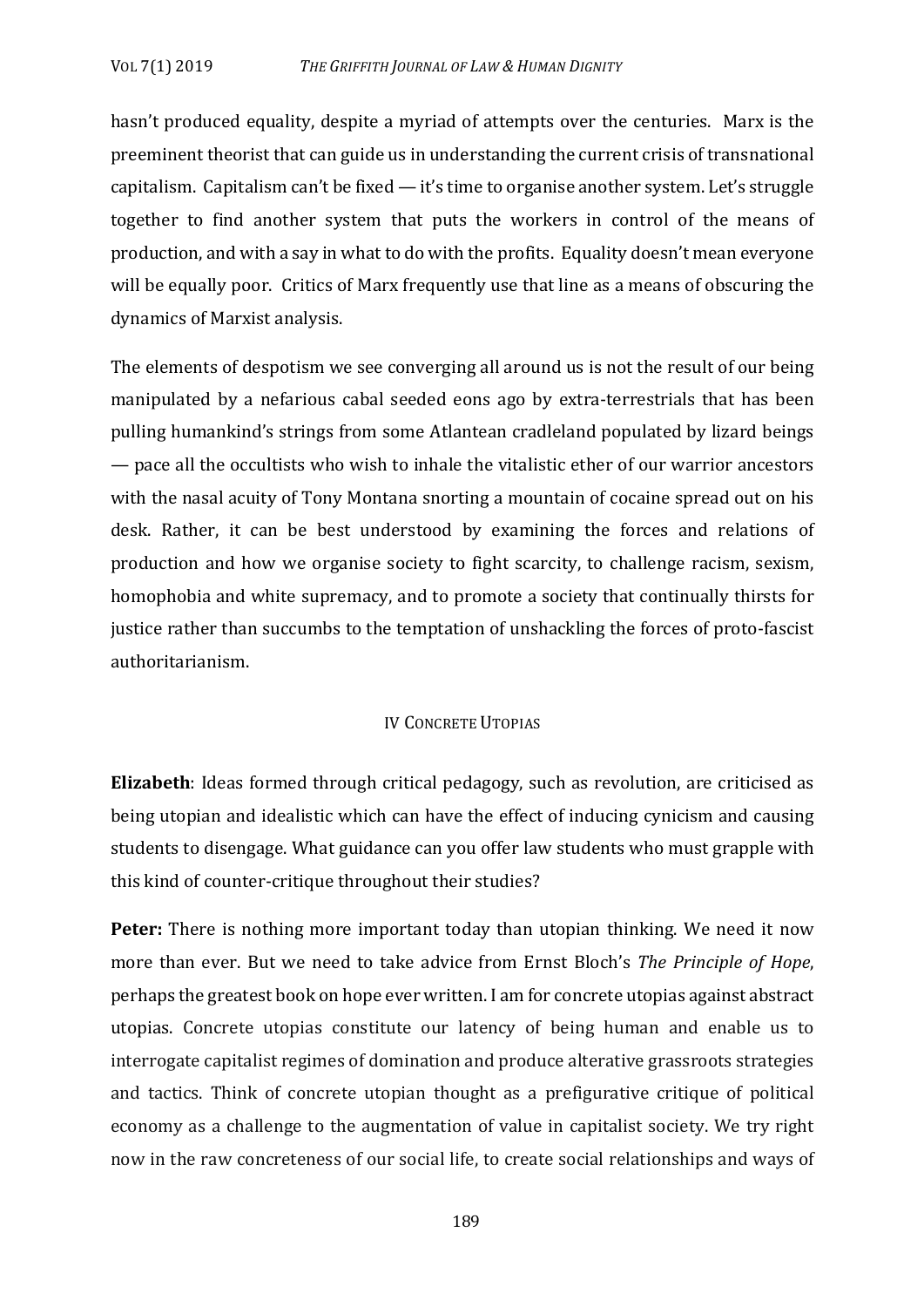organising our communal life that reflect the future society we seek  $-$  socialism, for instance. Abstract utopians detach themselves from a critique of the here and now, they abstract themselves from the latency we possess as revolutionary agents able to challenge the messy web of capitalist social relations of production, far removed from protagonistic agency and struggle 'on the ground'.

To become an agent of history requires utopian thinking in the register of a concrete utopia, able to challenge the swindle of fulfilment of consumer capitalism. We should engage collectively in the struggle to create the not vet realised future  $\rightharpoonup$  a post-scarcity society, for instance. But the utopian imagination is not the same thing as trying to follow a blueprint. It's more preconceptual, something we strive for and wish to attain.

We are trying to arrive at a particular historical moment, a moment when history really begins. Our struggle is part of our 'prehistory' and when we arrive at socialism, or true democracy, prehistory ends and we begin to live as genuine, authentic human beings. Utopian thinking is the way to disentangle ourselves from ideology, the internalised norms and values of our capitalist society. Ideology is a deformation of everyday life, an unconscious way we move in, through, and alongside everyday life which means following the ideas of the ruling class. Our lived experiences are formed from the ideologically deformed narratives and ideas of the ruling class, and, as Marx pointed out, the ideas of the ruling class are the ruling ideas.

Utopian thinking helps us create history. History here proceeds through negation, as we 'negate' all that which prevents us from fulfilling our ontological vocation, which Paulo Freire maintained was to become more 'fully human'. We generate oppositional concepts to the colonisation of our subjectivity that has been achieved through a marriage of the private sphere and the state. Those oppositional practices happen in the concrete materiality of history which is always open to what Freire called 'untested feasibility', where human potential and the contingencies of hope of human beings — which Bloch referred to as 'daydreaming'  $-$  enables us to face daily existential threats conjoined in a dialectical dance of history-making, of creating a radically other world.

This dialectical dance of history is about creating an oppositional public sphere or counter-public sphere, a space of repristinated or re-politicised dialogue, free from domination and oppression, the result of counter-hegemonic practices that open up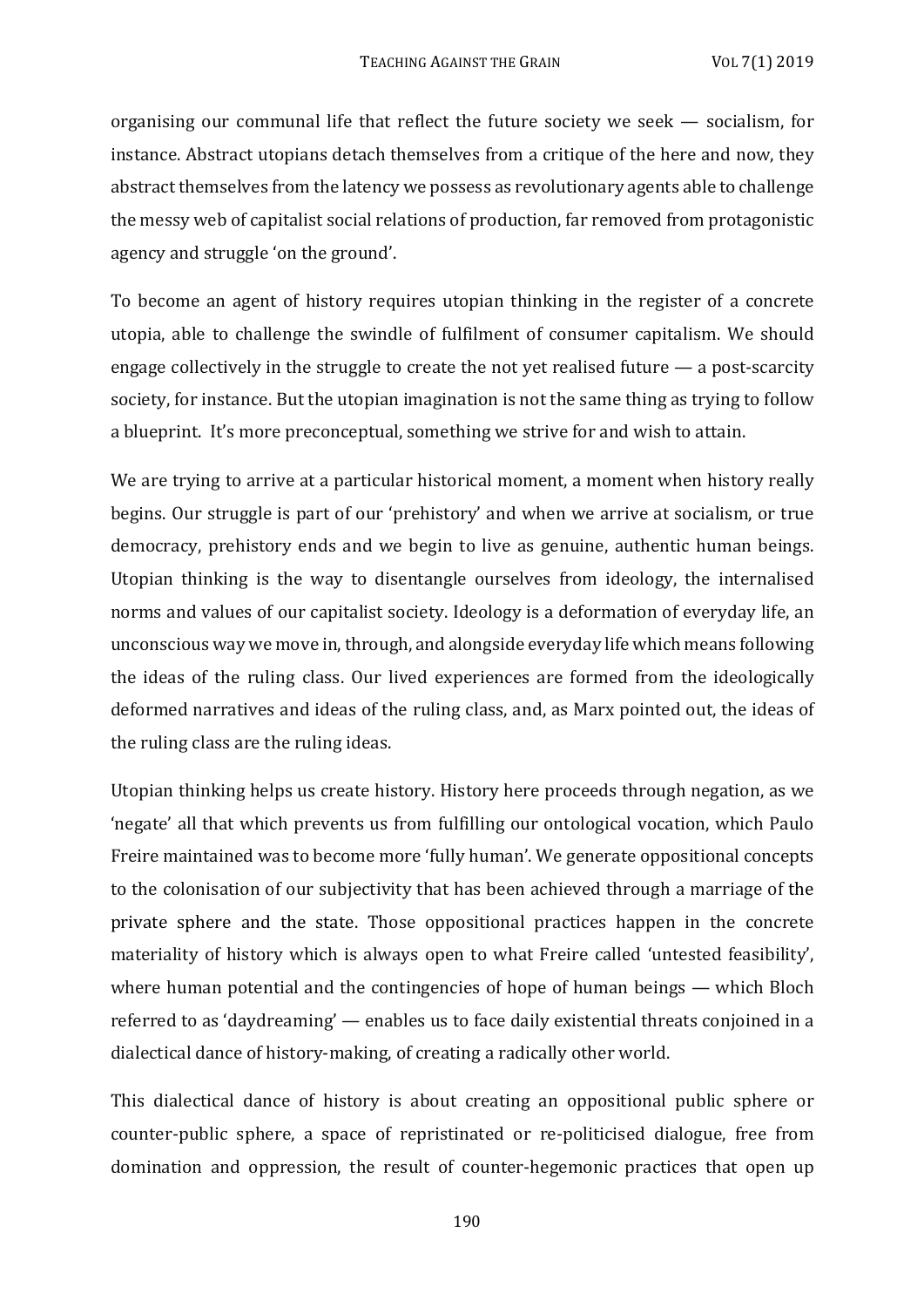spaces of participatory democracy, direct democracy — which can only be realised in a world absent of value augmentation.

Cynicism is understandable since capitalism has hijacked the utopian impulse in our commodity culture. Critical literacy has given way to consumer literacy. Yet cynicism can be transformed into hope through engagement with others in collective struggle. Critical consciousness is not something you acquire through reading critical legal theory and then deciding to open up a storefront office in a working-class neighbourhood. Critical consciousness begins when you open that storefront office and then reflect upon the relationships you build in the process  $-$  and critical legal theory can be helpful in that effort. But revolutionary praxis begins with action, then reflection, then more reflective action. Critical consciousness is an outcome of action, not a precondition for acting.

### V THE MARXIST EDUCATIONAL LEFT

**Allan**: In 1998 you wrote: 'The Marxist educational Left has, for the most part, carefully ensconced itself within the educational establishment in an uneasy alliance that has disabled its ability to do much more than engage in radical posturing, while reaping the benefits of scholarly rewards.'<sup>4</sup> Has anything really changed after 20 years?

**Peter:** Not much has changed, Allan. We still have a gap between academic Marxists, and those that actively live their Marxist politics. I think it must be the same outside academia. All of us live in contradictory ways  $-$  some more than others  $-$  but I can only speak from my 30 years in the academy. And I find that so much research being done is research directed towards making incremental steps in changing education policy. It's done with the understanding that we need to accept the social relations of capitalist society as more or less a permanent feature of our lives. Here in the US human rights is detached from the idea of economic rights. More research needs to be done on capitalism and possible alternatives to value production (production of monetised wealth). Sure, small steps aimed at the redistribution of wealth are important, but we need to exercise our utopian imagination and begin to address the root causes of educational inequality, an essential component of which is economic inequality  $-$  and how this links to racism, patriarchy,

<sup>&</sup>lt;sup>4</sup> Peter McLaren, 'Revolutionary Pedagogy in Post-Revolutionary Times' (1998) 48 *Educational Theory* 431, 431.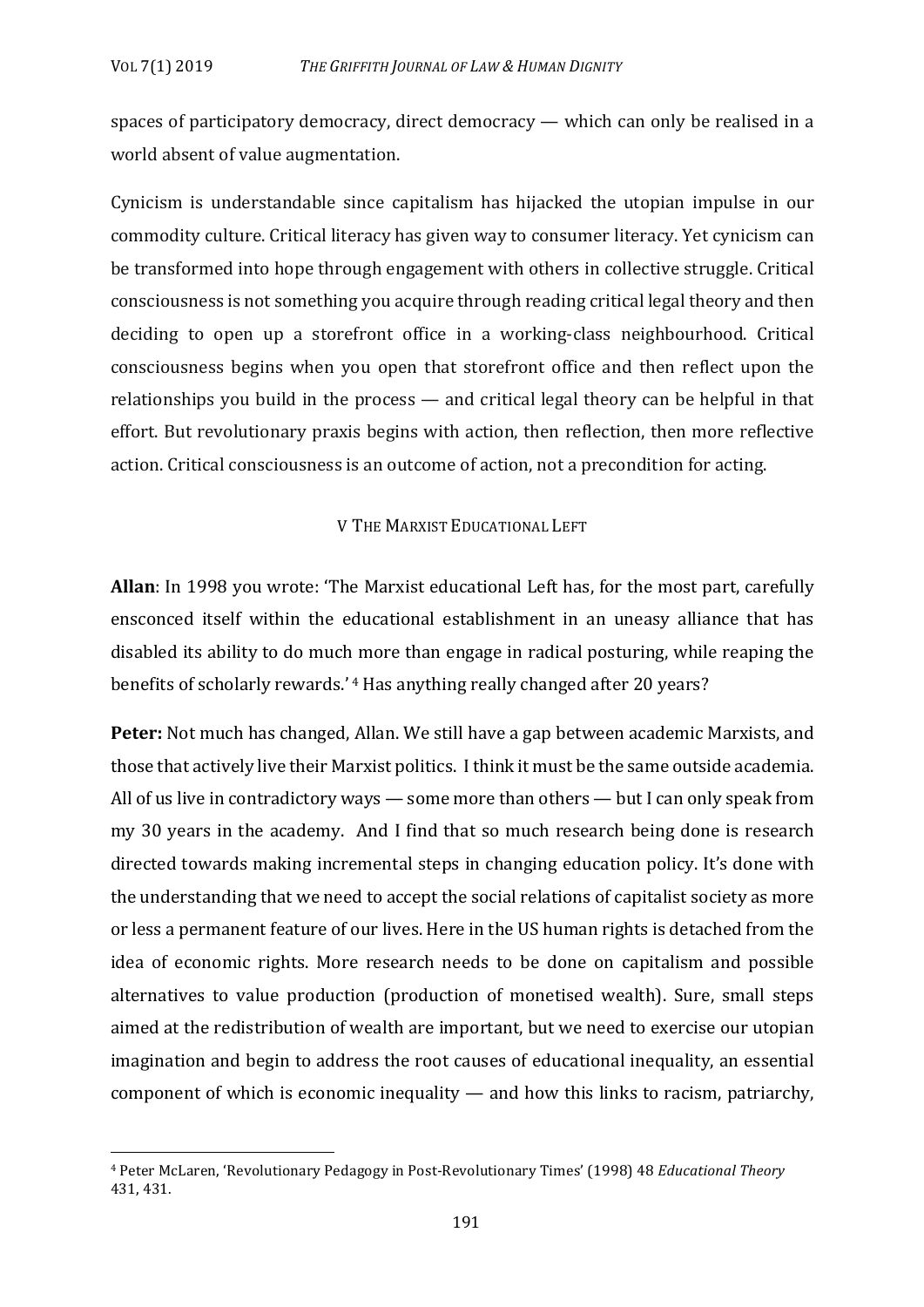nationalism, etc. We cloak ourselves in our radical garb and debate each other at conferences, and unfortunately end up in the trap of mimetic rivalry, which depotentiates our ability to organise collectively. We end up competing rather than cooperating.

### VI CAPITALISM AND PEDAGOGICAL TRENDS

**Allan**: Why is it unfashionable for academics to teach students about class inequality at a time when inequality is increasing, and it is fashionable to reflect on racism, sexism and homophobia? 

**Peter:** Gender and racial equality are obviously at the centre of the struggle for democracy — this is undeniable just by looking at the impact of the Civil Rights movement, and groups such as Idle No More, and Black Lives Matter, Black Youth Project 100, to name a only a few movements of major importance. Race and racism are integral to the capitalist system but in order to see this clearly we need to go beyond identity politics. The transatlantic slave trade and colonialism helped secure capitalism as a world system of domination, exploitation and alienation, absolutely. Racism is integral to the logic of capital accumulation. But economic relationships are not secondary to racial ones. They are co-constitutive. Races were constructed as part of world capitalism, and racialised social relations help to mask or hide economic relationships.

Nevertheless, I think the Republican Southern Strategy of focusing on issues that divide us culturally, as a way to distract us from the strategic centrality of challenging capitalism, have been all too effective. This includes emphasising initiatives like, for instance, black entrepreneurialism. Affirmative action received too much of a 'whitelash', so the emphasis of government has been on building black small businesses, for example, as a way of reinforcing once more a Horatio Alger, 'pull yourself up by your bootstraps' ideology. I agree that wealth creation in the US has been racist and of course eliminating the racial wealth gap is important. But at the same time as we are trying to make wealth creation inclusive of all groups, let's take a hard look at the heart of the system of value creation that we have  $-$  currently, we call it immiseration capitalism, neoliberal capitalism, etc.

In the universities, we are seeing very little critique of capitalism as a set of social, legal, economic and social relationships. At Chapman University, we have posters of individual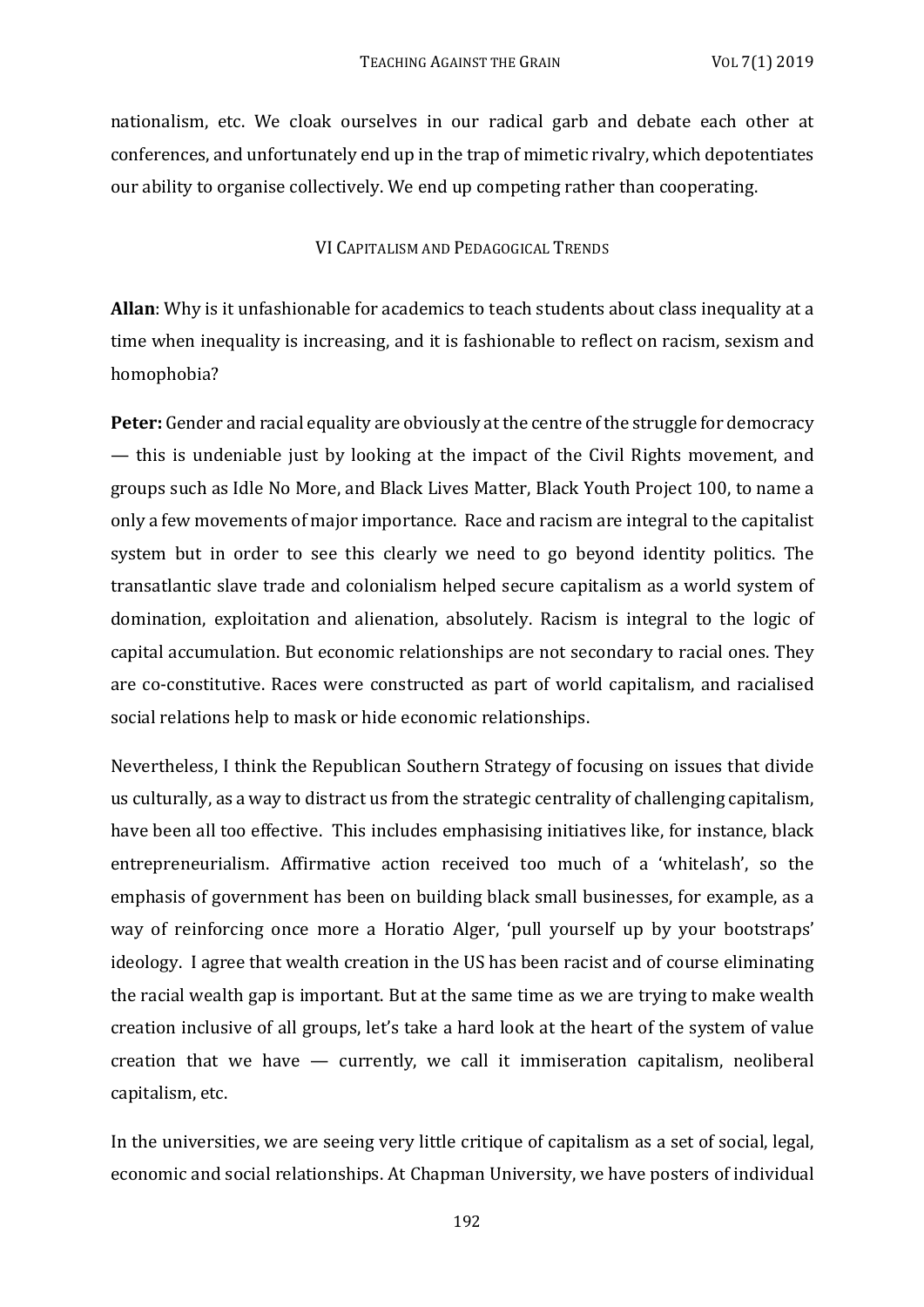students that begin with 'I am Chapman'. Students will follow with a description of how they see themselves  $-$  so for instance you see, I am a Latina, I am Catholic, I am vegan, I am Wiccan, I am Christian, I am gay, I am Lebanese-American, etc., but I have yet to see a poster that says, I am a socialist, or I am anti-capitalist. There is a racial wealth gap, and a gender wealth  $gap$  — this should be addressed. But why not at least have one required course on Marx, or capitalism. In my 30 years in colleges of education you rarely, if ever, will find such a class, even though it's generally accepted that the best educational reform you could enact would be the abolition of poverty. But the social relations of capitalism are rarely addressed  $-$  largely because of the failures of so many communist revolutions and the way that those economic failures have been attributed by the media through establishing a false equivalence between communism and evil empires.

No mention of the fact that the Soviet Union was state capitalist and that Marx would have certainly been critical of any totalitarian state  $-$  in fact, Marx was in favour of the dissolution of the state. Hello spirit of Ronald Reagan, are you listening? No recognition that capitalism cannot fix problems engrained in the policies and practices of a racist capitalist state. We desperately need to move beyond a one-sided class-reductionist analysis of society and an equally one-sided identity politics that refuses to recognise class issues and a critique of capitalism. Just look at the vile and horrific resurgence of racism today — look at the way we are treating immigrants and political refugees, putting their children in cages, and look at the way black folks are being gunned down by police. The productivity of labour has been declining  $-$  the profits made from real estate and financialisation have not been invested into creating real jobs.

Corporate profits are being reinvested back into capital, not into creating decent jobs with medical coverage and retirement benefits. Profits are going into labour-saving technology. And Trump is using the current crisis of capitalism strategically - to blame the immigrants, blame those coming to the US from Mexico, from Central America, and from 'shithole' countries in Africa! Identity politics becomes a condition of being fixed on one's subjective existence in the face of existential threats while being distracted in the process from grasping and challenging the objective material conditions of exploitation that comes with living and struggling within the oppressive and dehumanising relations within the capitalist state  $-$  which include racism, sexism, patriarchy, white supremacy.

193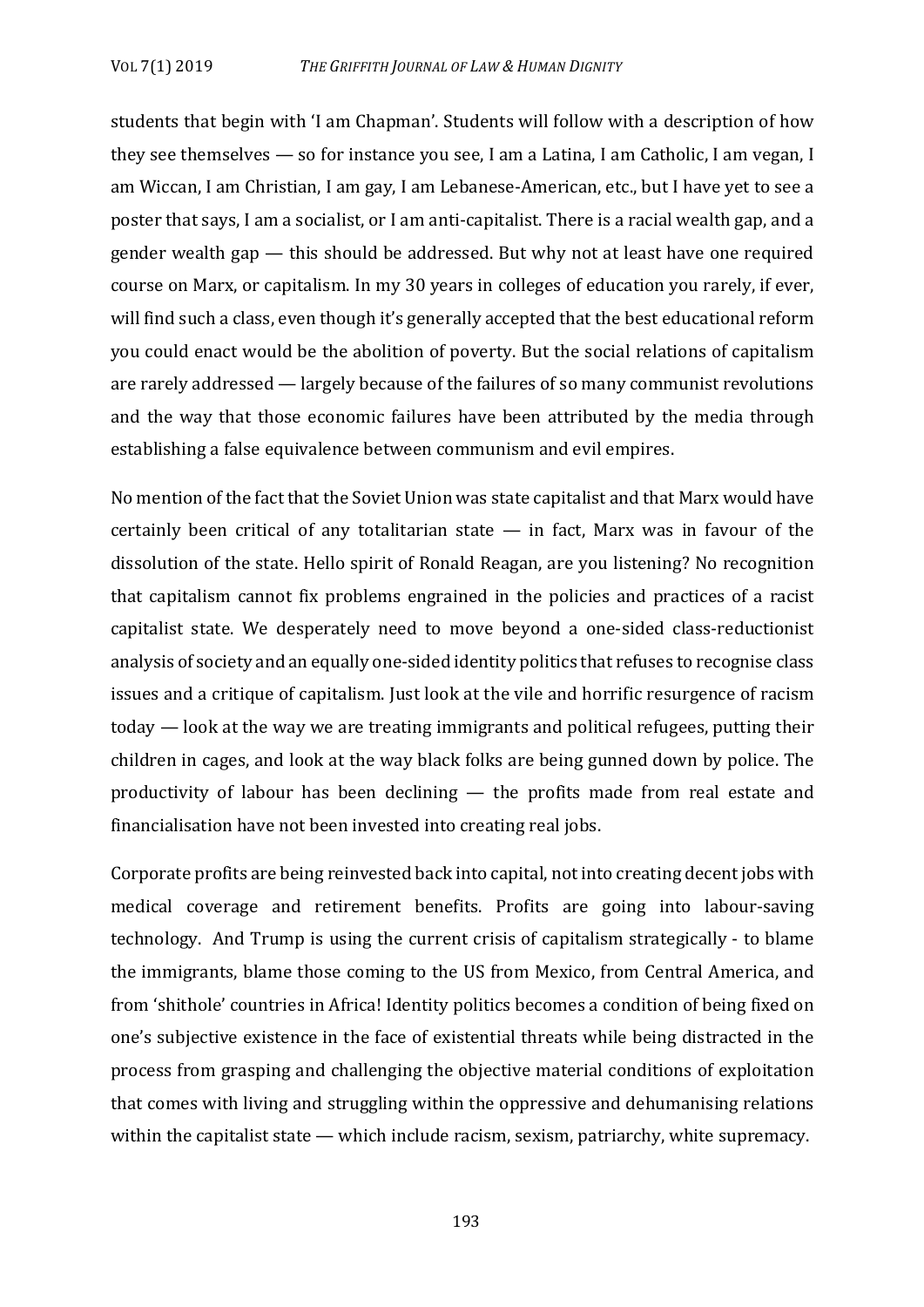#### VII LAW SCHOOL AND CRITICAL PEDAGOGY

**Ana-Catarina**: Given critical pedagogy focuses on students questioning, challenging and undermining the current practises and beliefs of the legal system, do you think the current system of teaching adequately prepares law students for their future careers?

Peter: I have never worked within a law faculty, although some of my doctoral students have their Juris Doctor degree, which they obtained before coming into the Ph.D. program in education. I first heard about Critical Legal Studies in the 1980s and read some work by Roberto Unger. And I was intrigued by the idea that legal analysis could become one of the cornerstones of building a more just and humane society. About that time I read the classic work by Sam Bowles and Herb Gintis, two Marxist economists, *Schooling in Capitalist America*. That shifted my interest to economics.

Shortly thereafter I met the great Brazilian educator, Paulo Freire, and I began to focus more on critical theory and praxis philosophy. I cannot speak regarding how legal theory is taught in law schools but I would argue that Freire's development of critical pedagogy would certainly fit well within critical legal studies classrooms. You can't use the 'banking model' of education to teach critical legal studies — you would, I would hope, begin with addressing the lived experiences of your students, with developing critical consciousness through revolutionary praxis, through dialectical reasoning. I would advise adding Freire and Marx to the syllabi of all law courses.

Freire was admitted to the legal bar in 1943, but he chose not to practice law. He opted to become a high school teacher instead. I wonder if there is a lesson in that. Had he been working in the US at the time, perhaps he would have found more opportunities to pursue social justice initiatives by taking on class action suits on behalf of impoverished communities, or he would have become involved in environmental law. I don't want to diminish the contributions of fearless, committed lawyers in creating a just and humane future. As it turned out, Freire was imprisoned by the military dictatorship and afterwards went into self-exile to avoid being assassinated.

**Vanessa:** What is your view of the trend toward 'intensive' styled university courses? Should they be regarded as equivalent with traditional courses? Why/Why not?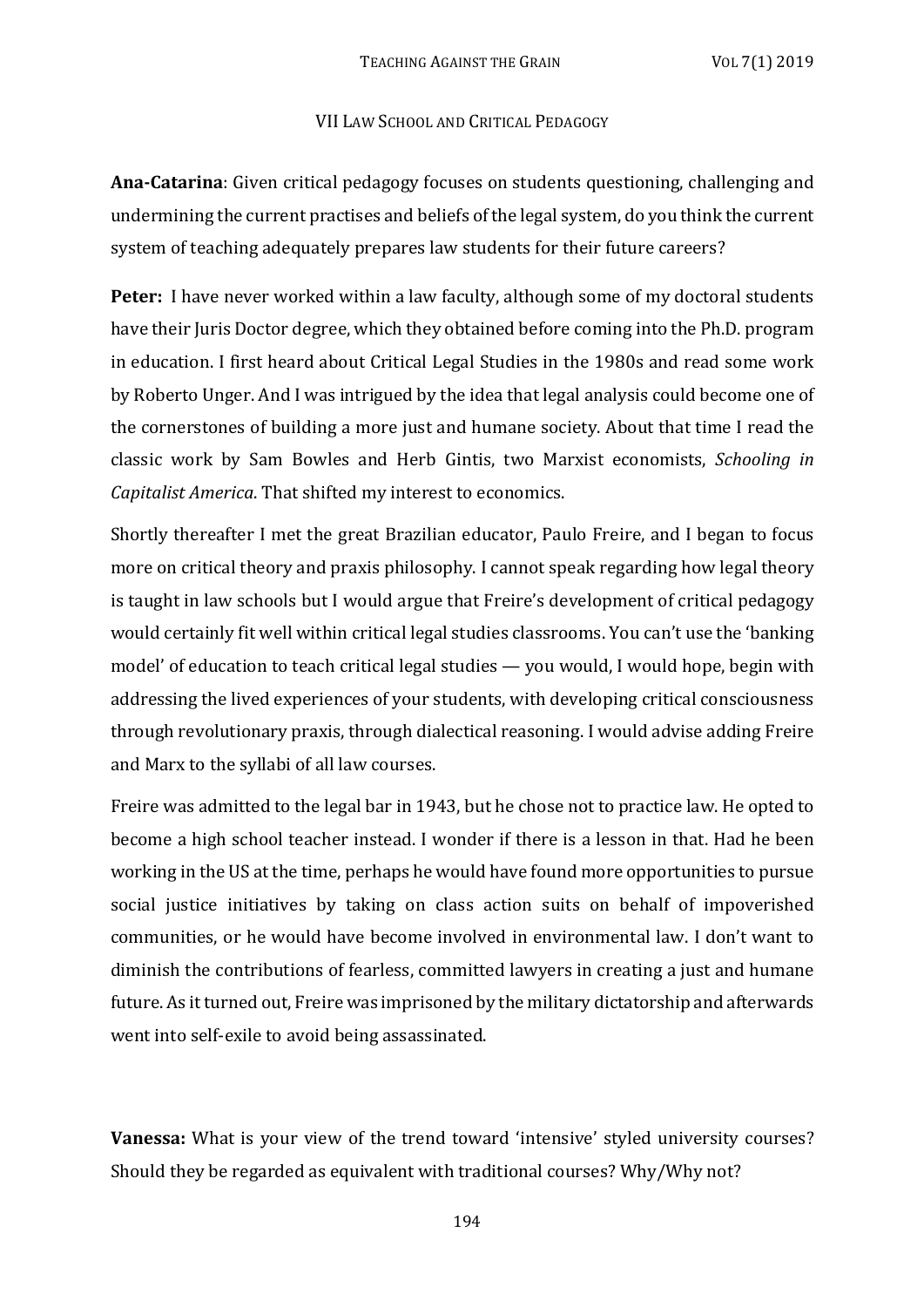**Peter:** Knowledge is not information that has been meticulously inked into a three-ringed compendium that sits at the elbow of a reference desk librarian, or that sits in some sacred urn like the armorial ashes of some long-departed king. The term 'intensive' is designed to effect a certain slippage of meaning. Nor does the term stipulate any generalised standards. Such courses in my view are too often part of today's alchemy of propaganda, designed as institutional money-generators that offer the same content as normal courses to be covered in less time. Can courses that are accelerated over a certain time span be taught with sufficient rigor? Likely not. So, the institutions offering such courses need to advertise their intensive courses both as rigorous and accelerated.

And what precisely does this mean  $\frac{1}{2}$  a course stripped to the bones  $\frac{1}{2}$  with all the excess fat removed? Fewer coffee breaks and classroom jokes? The concept of 'intensive' is rarely spelled out. Does 'intensive' mean more rigorous content, or content taught via some kind of streamlined pedagogy. It surely means that content and pedagogy are seen as separate whereas for me the curriculum should be co-constructed between the teacher and students. Knowledge is, after all, a dialogical practice.

So, is an 'intensive course' an academic equivalent of a two-week boot camp workout guaranteed to shed 20 pounds or your money is refunded? Or does it refer to content covered? And if it is the latter, then to what extent can one realise a profound understanding of content at a breakneck speed? So, then, are we talking about covering less content, but in more depth, or more content, but in less depth. None of this is specified in the course advertisements, and the contradictions abound. Can the concept of rigor be applied to the concept of intensive? Or by the term 'intensive' do we mean 'intense'. You certainly can have intense classroom activities in a class that is anything but intensive, if by that we mean both rigorous, in-depth (examining material from multiple perspectives) and comprehensive. Comprehensive is not very often compatible with 'compressed' or 'compact' time frames. These outcomes often work against each other. Knowledge, as my mentor Paulo Freire said, requires reading the word and the world. To what extent can teachers and students have the opportunity to truly engage dialogically with the materials offered in these 'intensive' classes?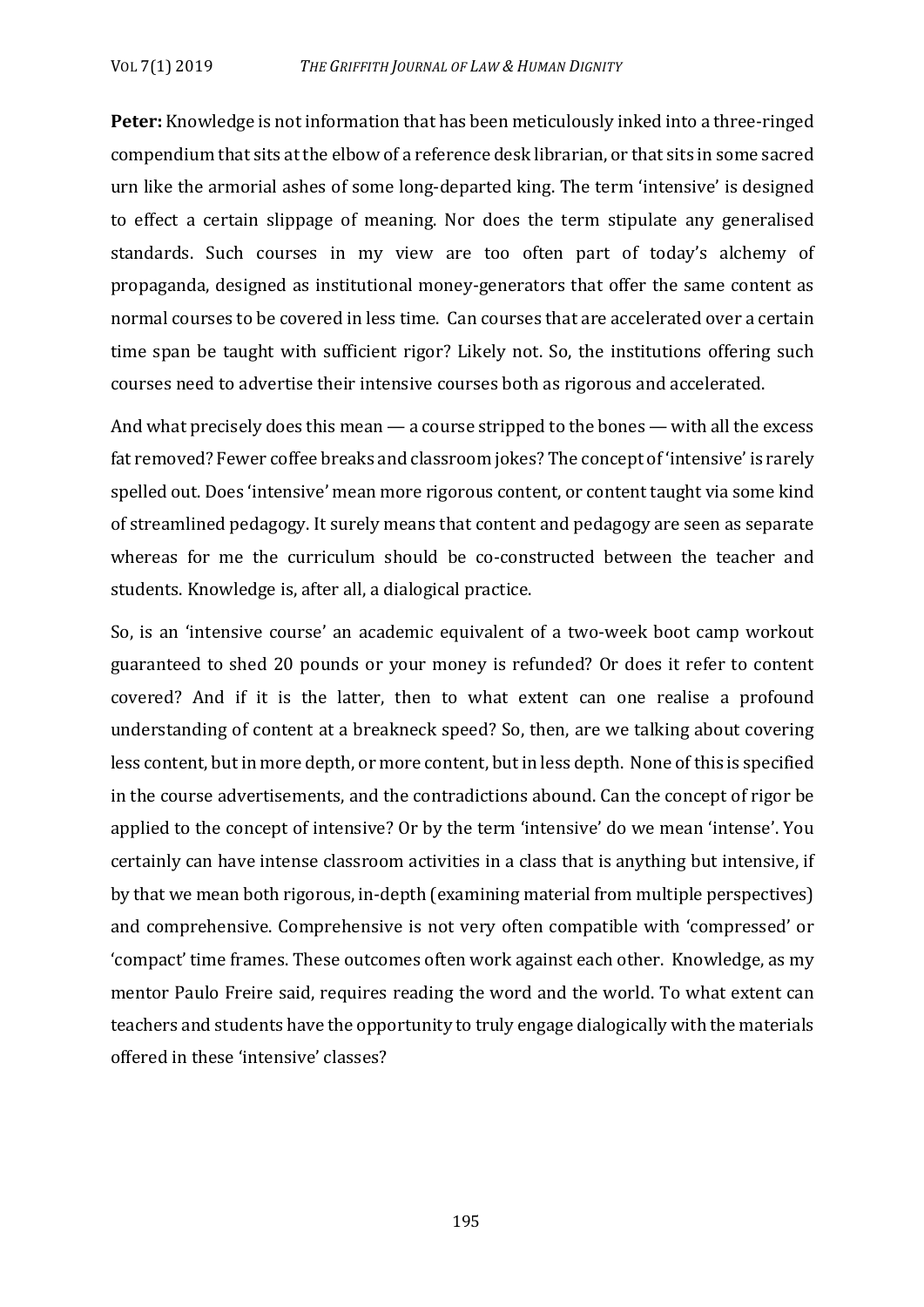#### VIII Despondency and Epistemological Challenges of Students

**Elizabeth**: A law student who comes to the classroom with a critical mind and a desire to serve justice as a lawyer might wish to understand how law interacts with society  $-$  that is, how it is felt in everyday life. This could include gaining a meaningful understanding of how law reproduces power relations and further generates inequalities. However, the reality of dominant legal pedagogy is that law students will instead leave the classroom feeling desensitised to the exploitive nature of law. Based on your knowledge of law curricula and the epistemological challenges students face, how can students navigate themselves through law school?

**Peter:** I wish I could provide you with an answer, but all of my 30 years as a Professor has been in colleges of education, and occasional guest teaching in philosophy faculties, and of course invited addresses to groups from many different disciples, such as geography, theology, global studies. I would reason that many of the difficulties faced by law students would be similar to those faced by students in a wide variety of disciplines and professional fields.

I have had doctoral students ask me the following questions over the years: how do I get through this doctoral program without losing my soul? How have you managed to survive in the university as a Marxist? Is it because you are male and white? These are legitimate questions. Students are aware, for instance, that there are hundreds of books written about critical pedagogy, but many of these books have domesticated critical pedagogy, or turned critical pedagogy into a methodology. I would hazard to guess that similar questions are raised by students in faculties of law.

Critical pedagogy is not a methodology in the strict sense of the term. It is a philosophy of praxis applied in everyday life. Rarely are issues debated in education classrooms about the history of educational law (there are exceptions of course). Yes, we read about the *Brown v Board of Education* landmark decision in 1954 (decided in the Supreme Court), but few students are aware of the *Mendez v Westminster* class action lawsuit (decided at the trial and appellate levels in at a federal circuit court in California), which preceded *Brown* by approximately eight years. I've met members of the Mendez family. Thurgood Marshall participated in the Mendez appeal and his work on that case helped him win the *Brown* decision. Few education students have ever heard of *Tape* v *Hurley*, in which the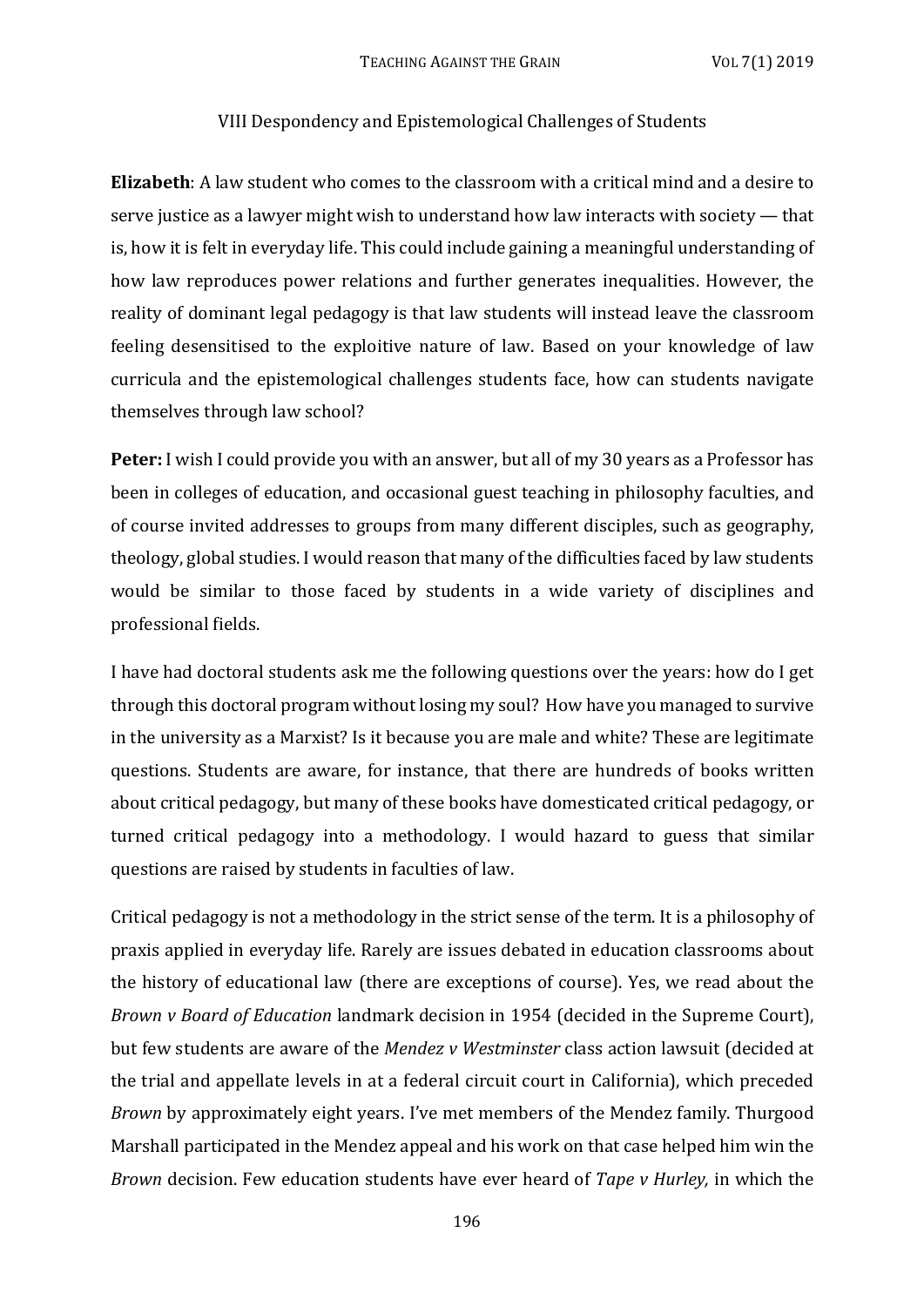California Supreme Court found unlawful the exclusion of a Chinese American student from public school based on her ancestry  $-$  this occurred in 1885! Many students of mine have examined the school-to-prison pipeline, have looked at how the legal system in general supports white property owners, and see our educational system  $-$  especially one driven by high stakes testing  $-$  as reproducing the class and racial hierarchies within the US.

And of course, the issue of privatising education is a big one, and there is a big debate over charter schools, the anti-union practices that come with charters, and the lack of qualified teachers who are conscripted into those charters, and of course the general corporatisation and 'branding' of universities, including colleges of education. So yes, there is a general feeling of malaise within schools of education, a feeling that while you might make a meaningful difference in the lives of students, you won't be able to effect much systemic change, and I assume that such malaise and despondency among students is also expressed in law school seminars.

## IX CAPITALISM AND ECONOMIC INEQUALITY

**Allan**: Before the 2008 GFC you observed, 'One of the central contradictions of the new global economy is that capitalism no longer seems able to sustain maximum profitability by means of commensurate economic growth and seems now to be relying more and more on simply redistributing wealth in favour of the rich, and on increasing inequalities, within and between national economies, with the help of the neoliberal state.'<sup>5</sup> Since the GFC we've seen this play out on the streets of the world with widespread people protests but it appears that political populism and nationalism have benefitted while extreme wealth concentration remains relatively stable. How do you see this?

**Peter:** The concentration and centralisation of capital after WWII has given us corporate capitalism. There has been a decline in the rate of profits since the 1970s, and the massive debt levels have been accumulated by global capital  $-$  which makes it impossible to return to the welfare state or the 'nanny state' that defined progressive liberal states when I was young and starting out as an elementary school teacher in the mid-1970s.

<sup>5</sup> Ibid 432.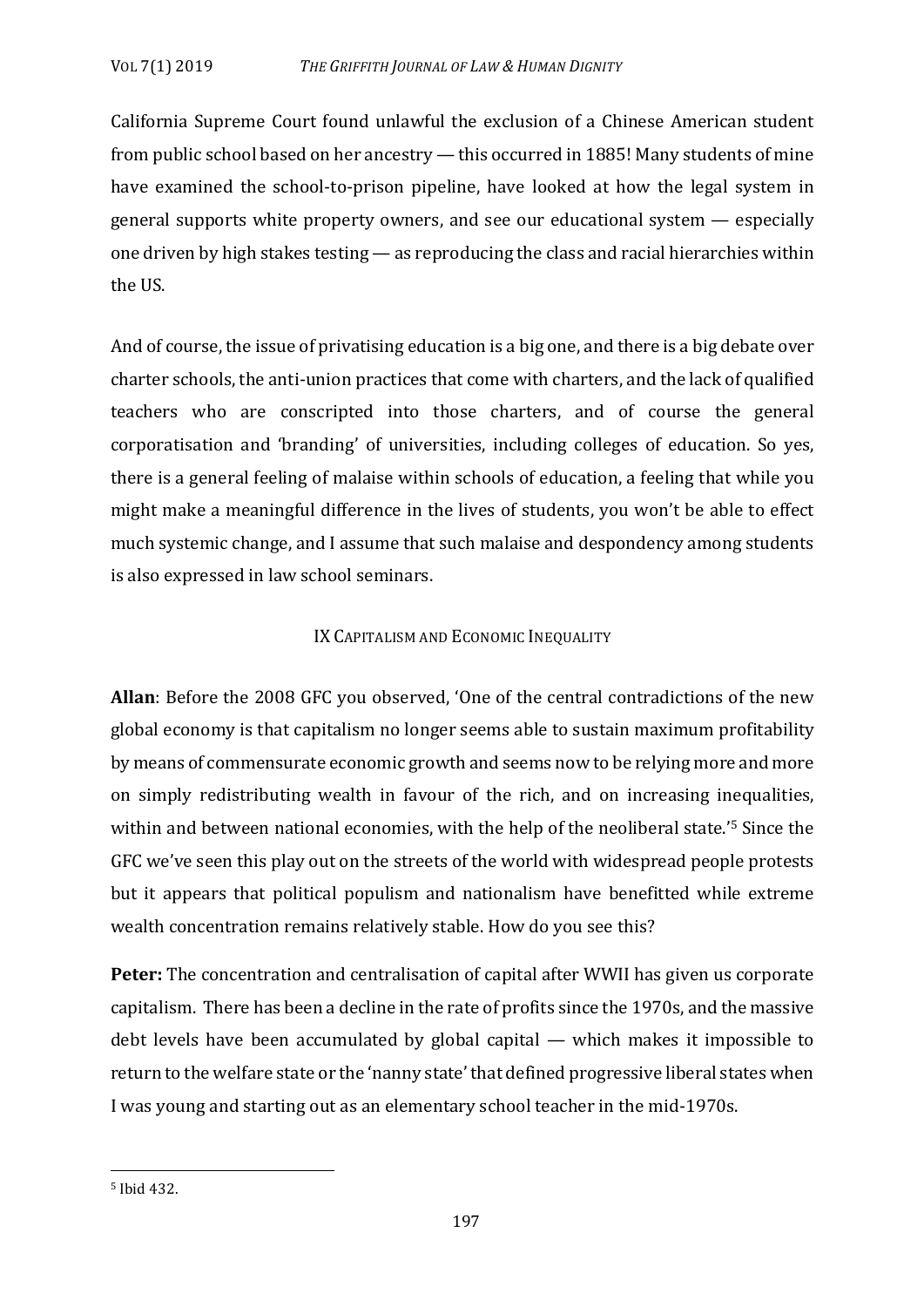'Neoliberalism' or the neoliberal state is not the seedbed of the problem  $-$  it is, of course, capitalism! We've had capitalism for hundreds of years whereas we've had neoliberalism only since the 1970s. We now have national-capitalist and transnational capitalist development models which are fuelled by anti-immigrant sentiment, white nationalist ethno-politics, and we are seeing it both in the US and Europe, and in Latin America the pink tide has vanished largely as a result of the crisis of capitalism. The answer is not a revival of Keynesianism (which some view as the antidote to neoliberalism) but the elimination of value production and creating a social universe absent of capital's value form. I hold a Chair Professorship in China during summers and I have been alarmed at the number of peasants displaced from the land and forced into urban areas to seek employment. Instituto McLaren is housed in Mexico and I have noticed a similar situation there, in Oaxaca and Chiapas especially. What will happen when technological innovations in labour productivity replace their jobs?

Relations of exchange have to have a rational basis for their organisation, and this can't be accomplished as long as labour conforms to an abstract average, that is, as long as abstract universal labour time dominates concrete labour. Exchange relations are imposed upon workers, with little or no say among the workers. Long term control over capital is impossible either by capitalists or workers because the logic of capital, its laws of motion (not private property or the market system) assume a form of production relations in which wealth is accumulated in monetary form (we call this value augmentation) and this logic of self-expansion becomes an end in itself.

In order for this to happen, labour has to assume a particular form we call a commodity. Labour in itself is not the source of all value, because value is not determined by the actual amount of time it takes a worker to produce a commodity. The value of a commodity is produced by socially necessary labour time under global conditions — and innovations in technology that increase labour productivity means that this social average is going to fluctuate according to the laws of competition. Since workers have no say in what this social average will be, workers are going to remain controlled by the process of abstract labour. Augmenting the productivity of labour is essential to the survival of capitalism. Affective labour, or labour that doesn't augment value, won't help the workers pay the rent. Affective labour isn't considered as important as productive labour by capitalists. The only way out of this mess is to replace the value form of labour with socialism. A

198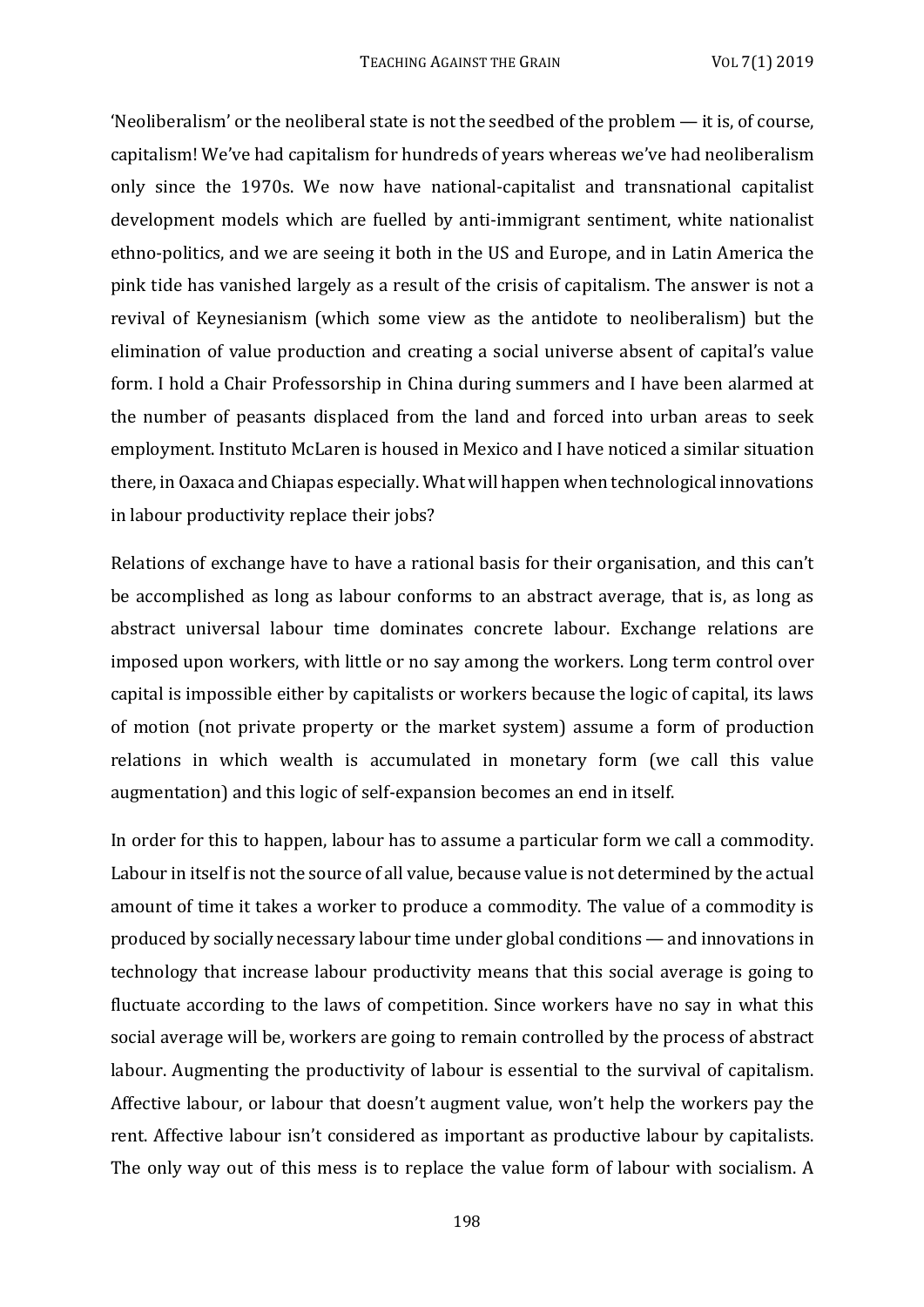society of freely associated labour where products do not assume a value form has to occur at a global level.

We can make this happen only in a scenario where we are no longer dominated by generalised commodity production, by socially necessary labour time, by alienated labour and where affective labour is not devalued. Our failure to develop an alternative to capitalism creates a political vacuum that can be seized upon by the likes of Trump, by authoritarian populists, by proto-fascists. We are seeing that all over Europe, in the US. and throughout Latin America. People attack neoliberalism, but not capitalism because to attack capitalism is to open the door to socialism, which has been maligned in the US. especially since the end of World War II. The challenge as I see it is: with what do we replace market anarchy? Planned production doesn't lead to socialism, but merely is transformed into a version of state-capitalism, and we are seeing that in China today, a country that calls itself communist. We need an alternative vision of transcending capitalism that is able to achieve hegemonic ascendency  $-$  that achieves the popular support of the masses.

#### X CONCLUSION

**Editors**: What would you like to say to conclude this written dialogue?

**Peter:** I would only wish that we could consider more seriously the way that evangelical fundamentalist Christianity is influencing the current White House administration. We are used to media newspeak spun in the name of truth, from the chalkboard fanaticism of Glenn Beck, the shock jock pathology of Rush Limbaugh, the state media of Fox News, to the 'alternative facts' from the Trump White House, to Jesus stolen from the Bible, his words dropped into a Black Hole only to reappear from its deadly duel with gravity as a Joel Osteen sermon about striving to become a better you. In fact, co-pastor of Joel's church, and his wife, Victoria Osteen, once exclaimed, while twirling her leather skirt and parading her knee-high boots before an enthusiastic crowd at their Lakewood Church, former home of the NBA Houston Rockets: 'God wants everyone to be a superhero...like the ones you see in the movies.' But she didn't specify if she was referring to Superman, Jessica Jones, The Punisher, Ant-Man or some other Marvel figure. But Joel and Victoria are not the worst offenders, bending truth with the insouciance of a circus funhouse  $mirror$  — that would have to fall on the sagging shoulders of Franklin Graham, Jerry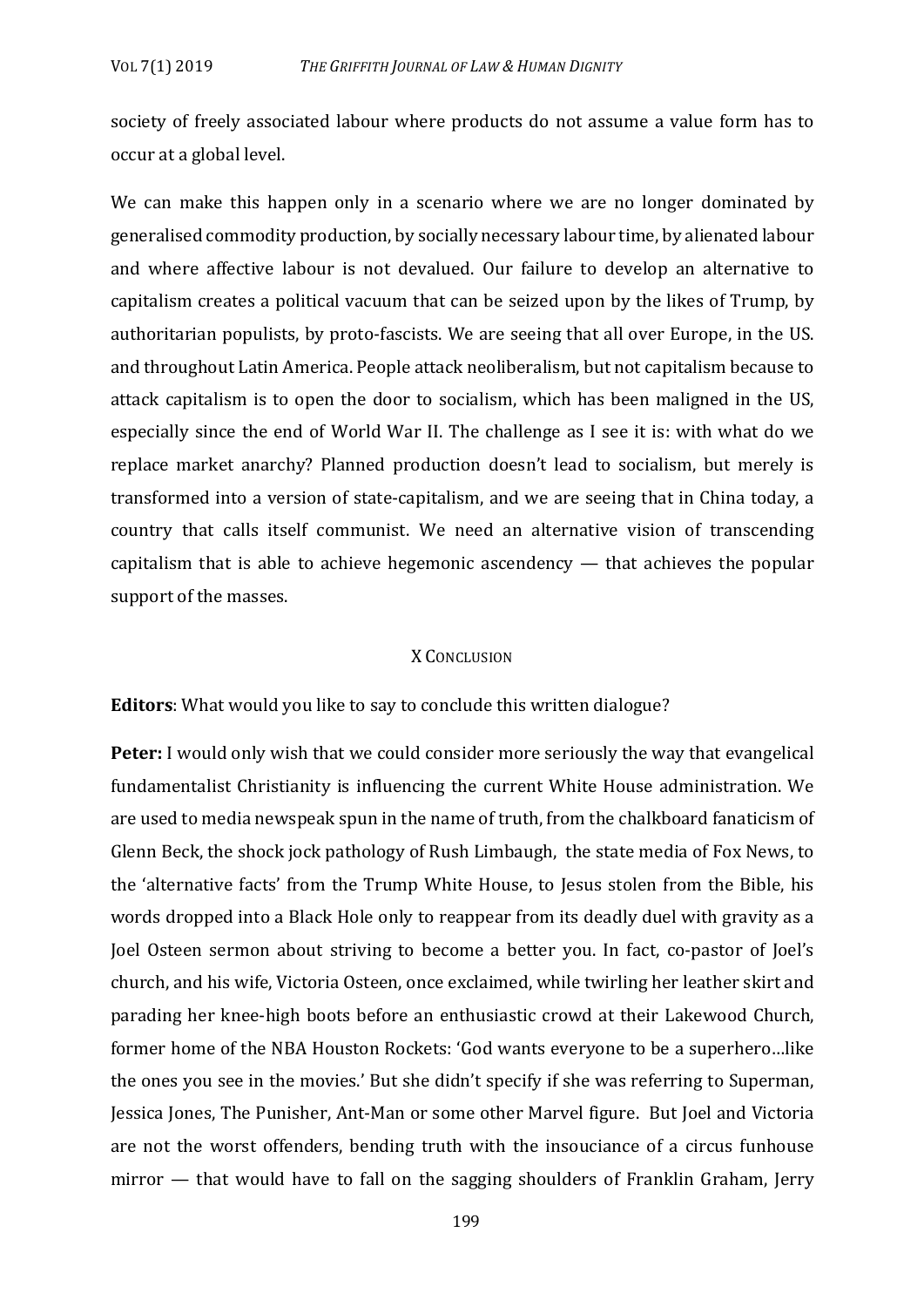Falwell, Jr. and others who have all but sanctified the Trump presidency with vainglorious pronouncements that betray their allegiance to the anti-kingdom.

Seven Mountains dominionism, the New Apostolic Reformation, Project Blitz's stealth attempts to transform American citizenship into Biblical citizenship and stealth tactics by these movements to weaponise the US *Religious Freedom Restoration Act* 1993 in the service of replacing the secular foundations of the nation state with a theocratic state, all amount to a form of Christian imperialism that has found its irreligious champion in Donald Trump.

I would sound a warning against facile analogies between Biblical figures and present-day politicians that are percolating through right-wing evangelical communities. We now see the practice of 'grave sucking', sometimes called grave soaking, that occurs when Charismatic Christians lay on the graves of deceased Christians in order to transport their mantle or anointing into their own body, as if they were receiving a gravesite teleportation with God at the helm of Starship Prosperity. Some believe the election of Trump means that the 'Jezebel curse' (see the words of Christ in Revelation 2:20-29) has been broken; since Trump is the warrior-king Jesu reborn, reincarnated as an American Daddy Warbucks, our capitalist guardian against communists, union leaders, Bohemians and leftist professors, who has cast out Iezebel's idols by 'draining the swamp' of corrupt Washington politicians, moving the US embassy in Israel from Tel Aviv to Jerusalem, and selecting Supreme Court judges at the behest of religious conservatives.

Jezebel was the Phoenician wife of King Ahab of Israel in the ninth century B.C.E. who worshipped Baal and who led the Jewish people into sin and moral deprivation. Some Charismatics see Bill Clinton and Hillary Clinton as present-day analogues of Ahab and Jezebel (see the 'research' of 'doomsday' charade-master and New Jersey preacher and rabbi, Jonathan Cahn, and prepare yourself for a grand, girandola-like eschatological proclamation of this idea). Of course, the Trump administration's egregious attack on feminists, multiculturalists and political correctness also fits in well with this analogy. With all due respect to my Canadian Appalachian kin, and with the risk of chewing my cabbage twice, if this kind of thinking isn't 'si-goggling', I'm not sure what is. Of course, how the evangelical community can have adverse effects on US foreign policy is always a concern. Just think of what the consequences of a Biblical-inspired war under Trump would be like. With the Joint Strategic Operations Command (masters of crowd kill,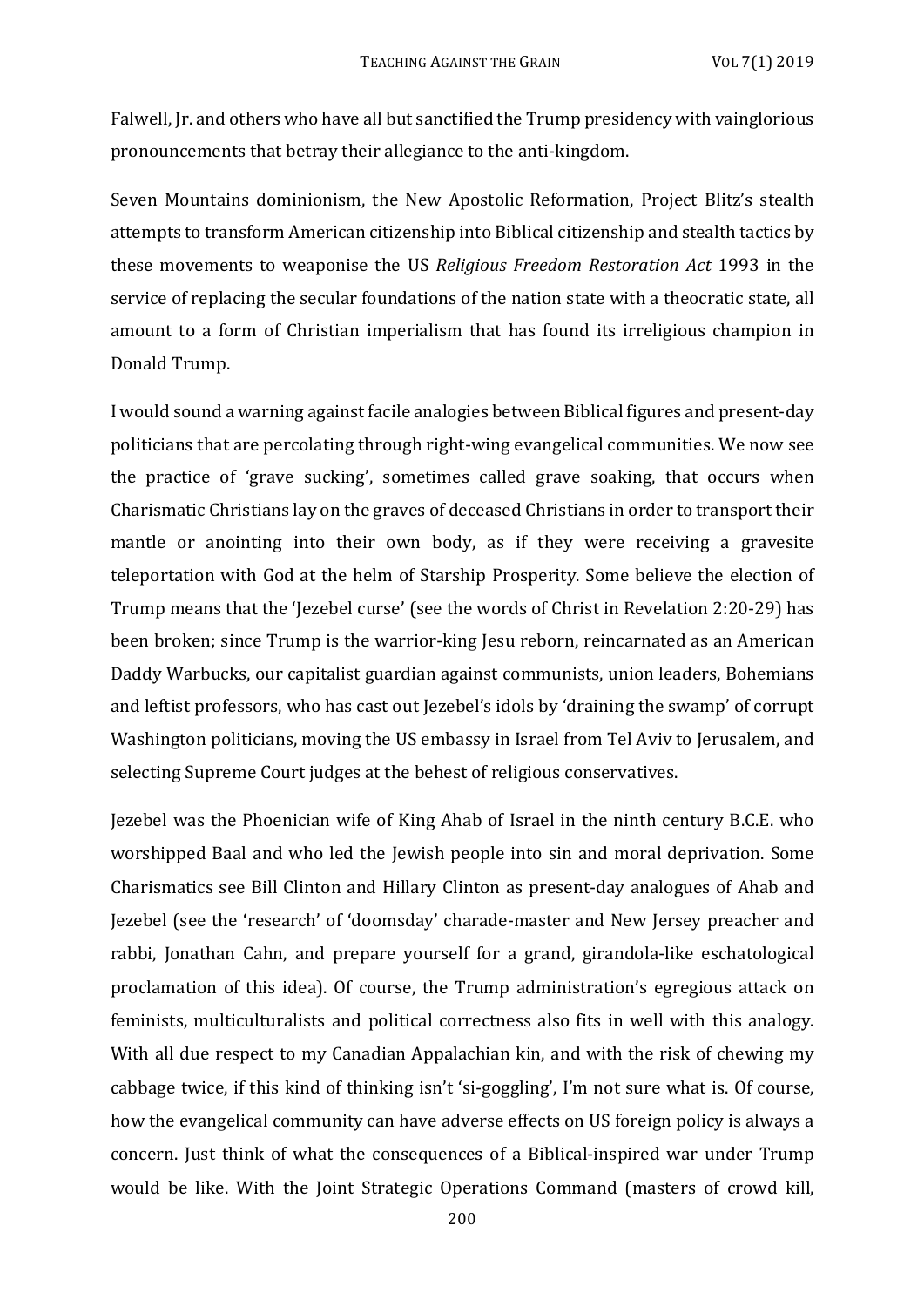signature strikes, targeted assassinations, creating kill lists where all men over 15 and under 70 are fair game and outsourcing these lists to foreign militias) as the paramilitary arm of the Trump (the cosplay president) administration, the worst possible scenarios are at play as Trump's religious base yearns for Armageddon to begin.

To all those holy rollers who wish us to be in thrall of their charismatic swagger, impregnated by tongues of fire and the rushing winds of Pentecost, what you have normalised for us as the protocols of the presidency are the clownish bloviations of a P.T. Barnum who takes his foreign policy and legalist cues from *Fox & Friends*, who panders to foreign autocrats whose tyranny he seeks to emulate, whose ego battens on the anger and hostility of his base. You have managed to divide this nation and then resurrect it into a divine plutocracy. This man-child seeking his own Piazza Venezia balcony in arenas, centres and stadiums across the country from which to jaw jut, gangle and jimmy our brainpans so they remain open to fear, is but a symptom of conditions that are permeating the historical firmament of our social universe. There will be other despots as long as we ignore the root causes associated with value production and the racism that has engulfed our world. The documentary data in the Bible taken from the words ascribed to Jesus unequivocally condemn the accumulation of profit and excoriate the creation of differentiating wealth as tantamount to accumulating 'money of iniquity'. That would be a good place for Churchsplaining fundamentalist Christians to begin in re-setting their moral compass since there exist no exceptions to this Biblical reprobation. But I say this not in order to consider building a socialist theocracy but as a rebuke to right-wing exegesis and the Religious Right's clamorous attempts to merge evangelical Christianity with the lunacy of a president they claim was resplendently appointed by the grace and singular majesty of God to the world's most powerful office.

It's time to join the fray, to collimate our revolutionary line of march towards the future knowing full well that we may never achieve an alternative to capitalism but knowing that not trying will surely doom our planet to obliteration.